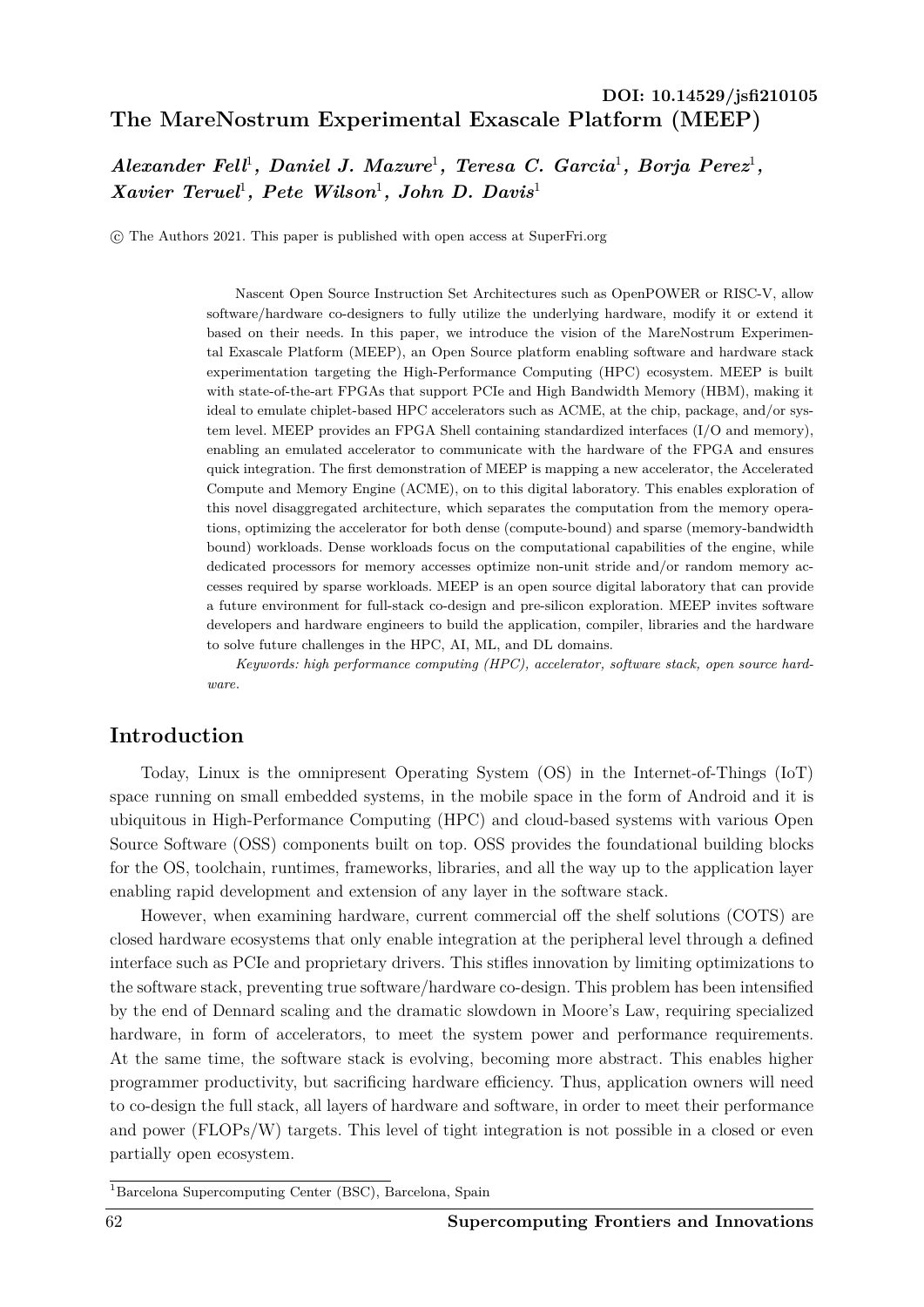There have been Open Source Hardware (OSH) platforms in the past, but Moore's Law and many other reasons inhibited their adoption, e.g. continuous general purpose processor performance improvements, time to market, cost, software development, etc. Furthermore, unlike Linux, previous OSH was entangled in the companies that created them and/or generally poor quality. Mirroring the same model as Linux, RISC-V has followed a similar development path and has enjoyed significant industrial and academic adoption. The RISC-V ecosystem is in the nascent period where it can become the de facto open hardware platform of the future, having the same opportunity in hardware that Linux created as a foundation for OSS. This enables the co-design of the RISC-V hardware and the entire software stack, creating a better overall solution than the closed hardware approach that is done today.

In this paper, we introduce a new digital laboratory for software and hardware development, called the MareNostrum Experimental Exascale Platform (MEEP). MEEP is a high-level hardware emulation platform that also can be used as a Software Development Vehicle (SDV) and is described in Section [1.](#page-1-0) Its name (meep meep) pays homage to the RoadRunner supercomputer, the first PetaFLOPS system [\[1\]](#page-17-0). MEEP leverages OSS and extends various software layers in the stack to run on a RISC-V based accelerator and consists of a set of defined hardware interfaces, enabling a wide range of accelerators and processors to be emulated. This results in a platform that permits rapid development and testing of new HPC and High Performance Data Analytics (HPDA) hardware accelerators and the associated software ecosystem. The initial targeted software stack is presented in Section [2,](#page-2-0) comprising of existing HPC and emerging HPDA applications in fields such as machine learning, computer vision, and deep learning, co-designed with those accelerators to meet the desired power and performance expectations.

We demonstrate MEEP's SDV and hardware emulation capabilities by mapping an accelerator called the Accelerated Compute and Memory Engine (ACME) into MEEP. ACME separates computation and memory operations into compute and memory tiles similar to [\[24\]](#page-19-0). All tiles are interconnected by a Network-on-Chip (NoC) to ensure scalability. The compute tiles feature RISC-V scalar cores supporting a variety of coprocessor accelerators with a common set of interfaces. Those coprocessor accelerators support vector operations executed on a Vector Processing Unit (VPU) or alternatively, Systolic Arrays (SA) for image processing and neural networks, all connected to the scalar core through the Open Vector Interface (OVI) [\[22\]](#page-19-1). Furthermore, the memory tile is responsible for satisfying all memory operations.

Section [3](#page-4-0) describes the ACME architecture in greater detail. Section [4](#page-12-0) details the FPGA infrastructure and mapping ACME into the MEEP platform. We provide a synopsis of related work in Section [5](#page-16-0) followed by a conclusion with a description of future work of this project.

# <span id="page-1-0"></span>**1. MareNostrum Experimental Exascale Platform (MEEP)**

MEEP is a flexible FPGA-based emulation platform based on European IP blocks, that explores hardware/software co-designs for Exascale Supercomputers and other hardware targets. As a platform, MEEP provides a foundation for building European-based chips and infrastructure to enable rapid prototyping, using a library of IPs and a standard set of interfaces to the Host CPU and other FPGAs in the system, using the FPGA Shell (refer to Section [4.1\)](#page-12-1). In addition to RISC-V architecture and hardware ecosystem improvements, MEEP also advances the RISC-V software ecosystem with an enhanced and extended software toolchain and software stack, including a suite of HPC and HPDA applications.

MEEP ambitions to play two important roles within the Exascale computation paradigm: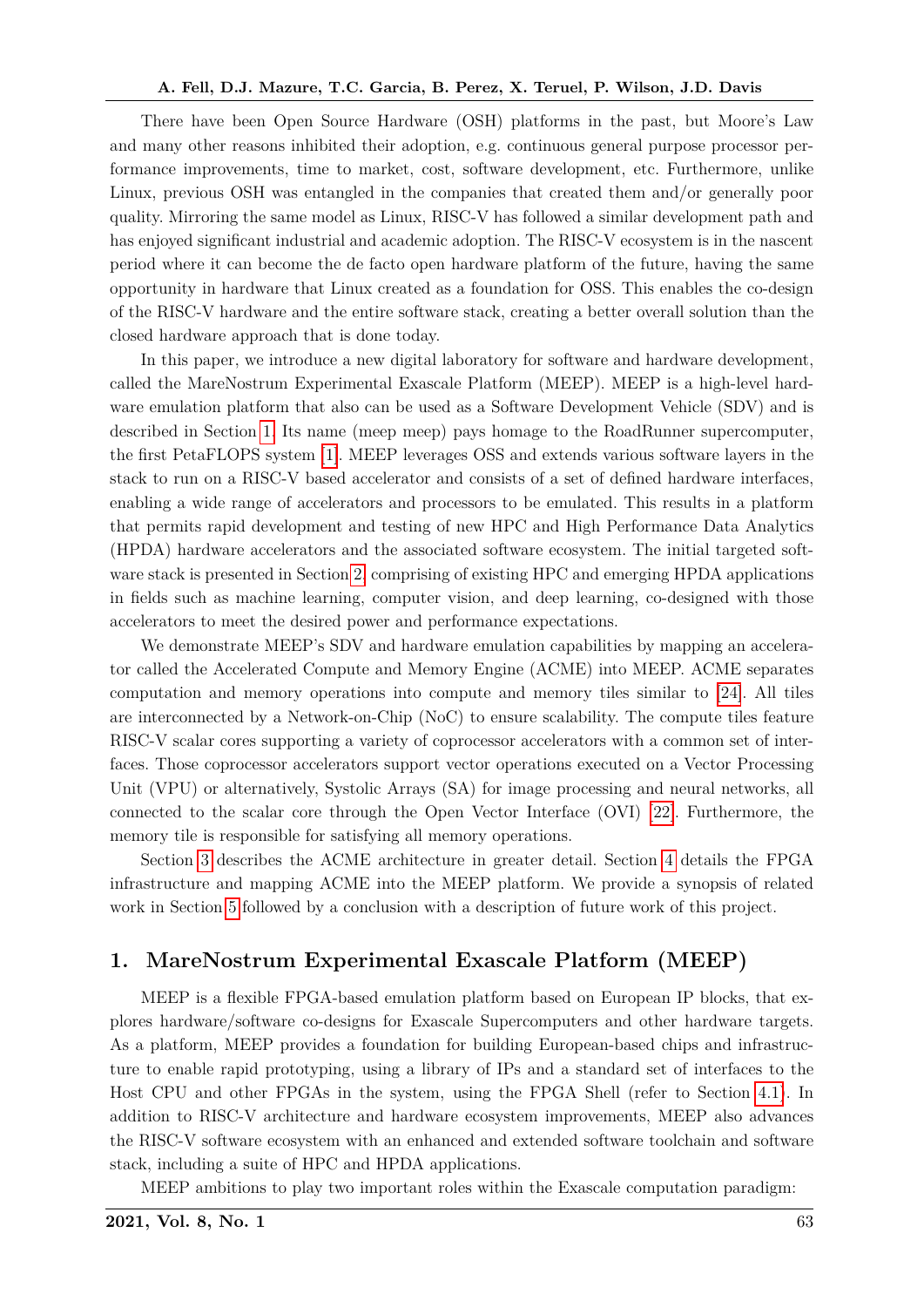- SDV platform: Enables software development and experimentation, accelerating software maturity compared to the software simulation limitations by enabling software readiness for new hardware. In order to do this, MEEP executes the whole software stack, enabling a set of tools and mechanisms to integrate new functionalities for future challenges in the HPC and HPDA domains. MEEP is designed to run traditional HPC workloads and ecosystems. Furthermore, we see a broader set of applications with high compute requirements in new HPDA AI/ML/DL frameworks that will also be supported, as well as more complex workflows based on experimental programming models (e.g., COMPSs). More details are provided in Section [2.](#page-2-0)
- Pre-silicon validation platform: Allows testing and validating of new IPs blocks and/or systems before being committed to silicon. Thus, MEEP can leverage the FPGA built-in components and hardware macros, and efficiently map other components (IPs or custom designs) to the available structures of the FPGA. In addition, MEEP provides a foundation for building chips and infrastructure to enable rapid prototyping using a library of IPs and a standard set of interfaces to the Host CPU and other FPGAs in the system using the MEEP FPGA Shell (PCIe, HBM, DDR, Ethernet, and other interfaces), detailed in Section [4.](#page-12-0)

In Fig. [1,](#page-3-0) the whole MEEP software and hardware stack is shown. The underlying hardware, emulated by an FPGA, is able to run the software stack including the Linux OS as described in Section [2.](#page-2-0) The communication between the emulated hardware and software is enabled by the MEEP FPGA Shell, which provides a set of standard interfaces to the I/O and memory components available in the FPGA, such as memory controllers to the memory(s), Ethernet, or PCI Express connectivity. Within the MEEP FPGA Shell, there is an emulation payload that is user defined ranging from High-Level Synthesis (HLS) accelerators to RTL accelerators and/or processors. In this paper, we present an emulated accelerator based on ASIC RTL containing a self-hosted accelerator called ACME (refer to Section [3\)](#page-4-0). Finally, MEEP provides a software and hardware toolchain for debugging, profiling and performance monitoring.

# <span id="page-2-0"></span>**2. Software Stack**

The MEEP software stack includes all the levels at which the software can operate: from the application level to the low-level operating system services (e.g., communication). Fig. [1](#page-3-0) provides a detailed view of this software stack running on top of the *FPGA Emulated Hardware Accelerator* layer. We use a top-down approach to describe the software layers in the stack.

We have identified a set of target HPC and HPDA applications to demonstrate the SDV capabilities of MEEP. These workloads include traditional HPC applications (e.g. Alya, Quantum Expresso, OpenIFS, and NEMO), HPDA applications based on TensorFlow [\[5\]](#page-17-1) and Apache Spark [\[34\]](#page-19-2) (e.g. MLperf, AIS-Predict and SMUFIN), and work-flows based on the COMPSs [\[16\]](#page-18-0) programming model (e.g. Guidance, MLMC, BioBB, NMMB-Monarch, and Dislib). This wide set of applications provides a representative suite of highly-relevant HPC and HPDA workloads that can be enabled with MEEP as an SDV, executing actual code on the emulated ACME accelerator.

We take a bottom-up approach to the software-hardware co-design methodology, in terms of the SDV support. From the applications shown in Fig. [1,](#page-3-0) we extract simplified computation kernels that represent a majority of the execution time of the application. These simplified, yet high-relevance, software microkernels are considered as the starting point of the analysis and verification process, and include kernels such as GEMM, SpMV, FFT, Somier, and AXPY. The latter is used as a guiding example in Section [3.4.](#page-7-0) In addition to the mentioned workloads, we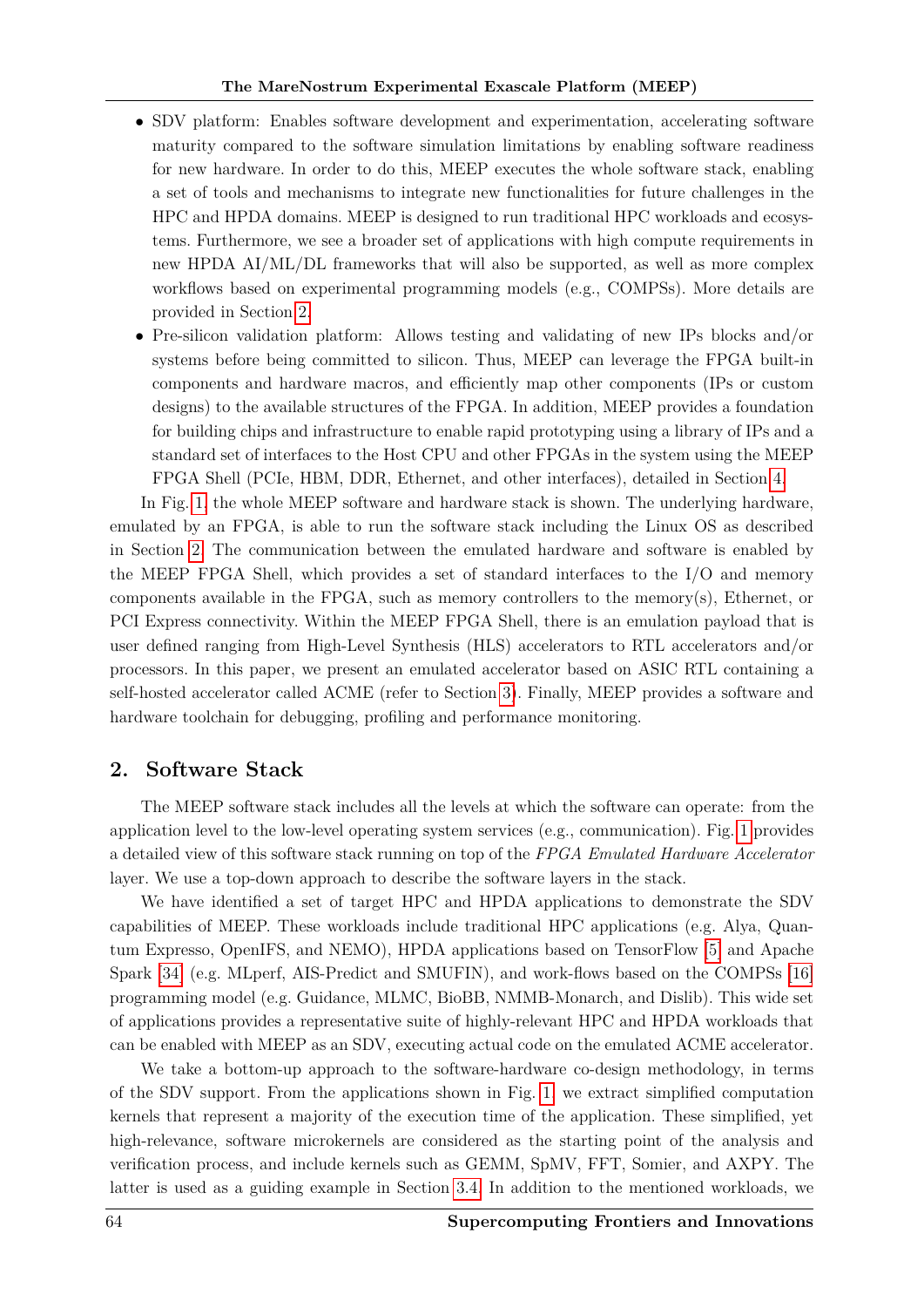<span id="page-3-0"></span>

**Figure 1.** Full Stack of the MEEP design

also include a set of benchmarks and kernels. Benchmarks such as the High-Performance Linpack, Conjugate Gradient, or other mock-up applications like the FFTXlib code reproduce the behavior of the Quantum Expresso, enabling the testing of the expected system performance using a simpler code rather than the entire application. In the HPDA context, the TensorFlow and Apache Spark benchmarks are used to test data analytic service behavior. Finally, once all of these smaller codes run on the SDV, we can execute the complete applications with confidence. Note, this set of applications and benchmarks also includes applications requiring specific hardware characteristics such as the processing of images or natural languages. The main objective of this set of programs is to evaluate the performance of special-purpose hardware accelerators, i.e., SAs and data streaming.

Below the application level we can find the compiler support and the use of different programming languages. The MEEP project bases its optimization support on LLVM and Clang [\[14\]](#page-18-1). In this context, we are developing compiler extensions that exploit the performance of the ACME architecture features. The set of selected applications imposes a great variety of programming languages (e.g.  $C/C++$ , Fortran, Java, or Python), but the lack of sufficient software ecosystem maturity currently limits the direct use of all these application and certain optimizations. When this is the case, we rely on the generic compilation mechanism supported by the system and the use of third-party optimized libraries to exploit features or limited capabilities of the RISC-V software ecosystem and toolchain.

In addition to the compilation support, the applications have additional libraries and services for commonly optimized algorithms for the platform (e.g. BLAS-like library services). Additional examples include support for run-time libraries for the traditional HPC applications and new work flows (i.e., MPI [\[17\]](#page-18-2), OpenMP [\[18\]](#page-19-3), and COMPSs [\[16\]](#page-18-0)). Porting and optimizing these libraries and services for the RISC-V based ACME architecture is a huge step in the direction of abstraction between the application level and the platform's OS, as well as generally improving the RISC-V software ecosystem maturity.

Further, the ACME architecture also supports the use of containers as the fundamental mechanism to pack, deploy and offload the execution of kernels and applications. The implementation process for containerization is initially based on the COMPSs programming model, as it is consid-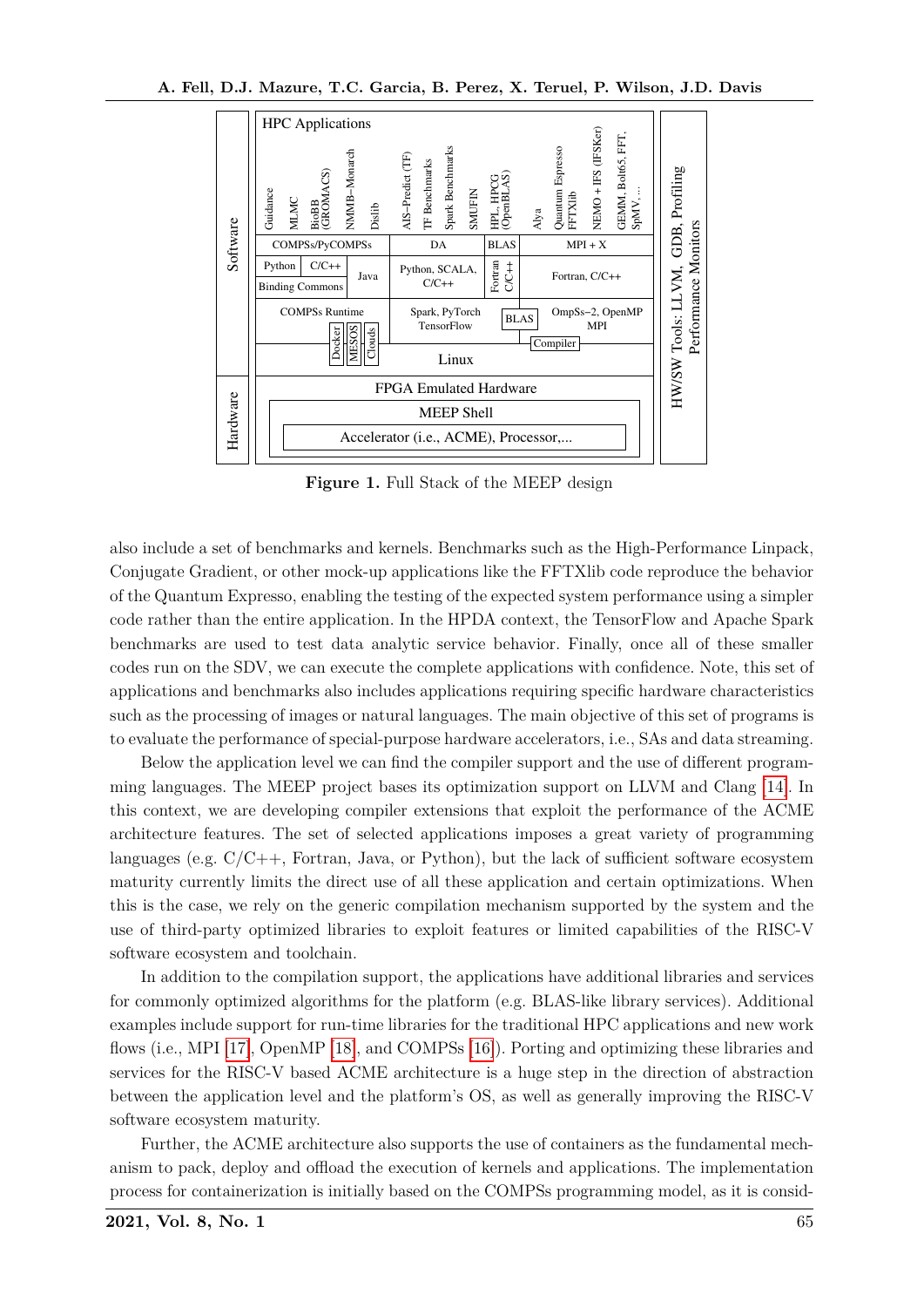The MareNostrum Experimental Exascale Platform (MEEP)

<span id="page-4-1"></span>

**Figure 2.** An overview of the Accelerated Compute and Memory Engine (ACME)

ered the most complex use case. There is the more common approach that packages application tasks, phases or stages in containers. However, if this cannot be supported by the application, we can use a different approach where the container is considered as a single-phase work-flow execution, i.e. a COMPSs application is defined a single task or container.

The OS is the lowest software layer in the software stack and MEEP relies on the Linux OS as the engine for this hardware abstraction. A modified, lightweight version of Linux takes care of the low-level duties such as discovering, enumerating, and initializing all physical components of the system. In order to reduce data movement in the system, the ACME architecture executes most of the application code in the accelerator (a self-hosted accelerator), requiring a minimal set of OS features for this execution mode. The traditional Host CPU provides services, like global resource management and name services. However, for pragmatic implementation reasons, ACME also supports a traditional offload execution mode, similar to what is used for General Purpose GPU computation today. In both execution modes, a minimum OS support is required in ACME to configure the hardware and provide the fundamental services: application execution, access to memory, or offload and execute a kernel.

# <span id="page-4-0"></span>**3. Accelerated Compute and Memory Engine (ACME)**

The ACME accelerator, as a demonstrator for MEEP, represents the desire to improve the performance for dense as well as sparse workloads. Dense workloads are compute bound, since the performance depends on the number of fused multiply-add (FMA) or fused multiply-accumulate (FMAC) units available in the system, coupled with a reasonable memory hierarchy that can efficiently exploit caching and data reuse. Unfortunately, sparse workloads are limited by the memory bandwidth and hence the focus shifts from computational units to maximizing memory utilization. The purpose of ACME is to find a reasonable balance between the memory hierarchy design for sparse workloads and the FMA architecture for dense workloads.

ACME relies on multiple specialized cores to manage the internal and external resources to improve energy efficiency and performance. It decouples the arithmetic and memory operations by disaggregating the memory access from the execution [\[24\]](#page-19-0).

#### **3.1. Overview**

Moving from a high level view of ACME (Fig. [2\)](#page-4-1) down to a more detailed view (Fig. [3\)](#page-5-0), the core of the accelerator is the Vector And Systolic (VAS) Accelerator Tile. It consists of a cluster of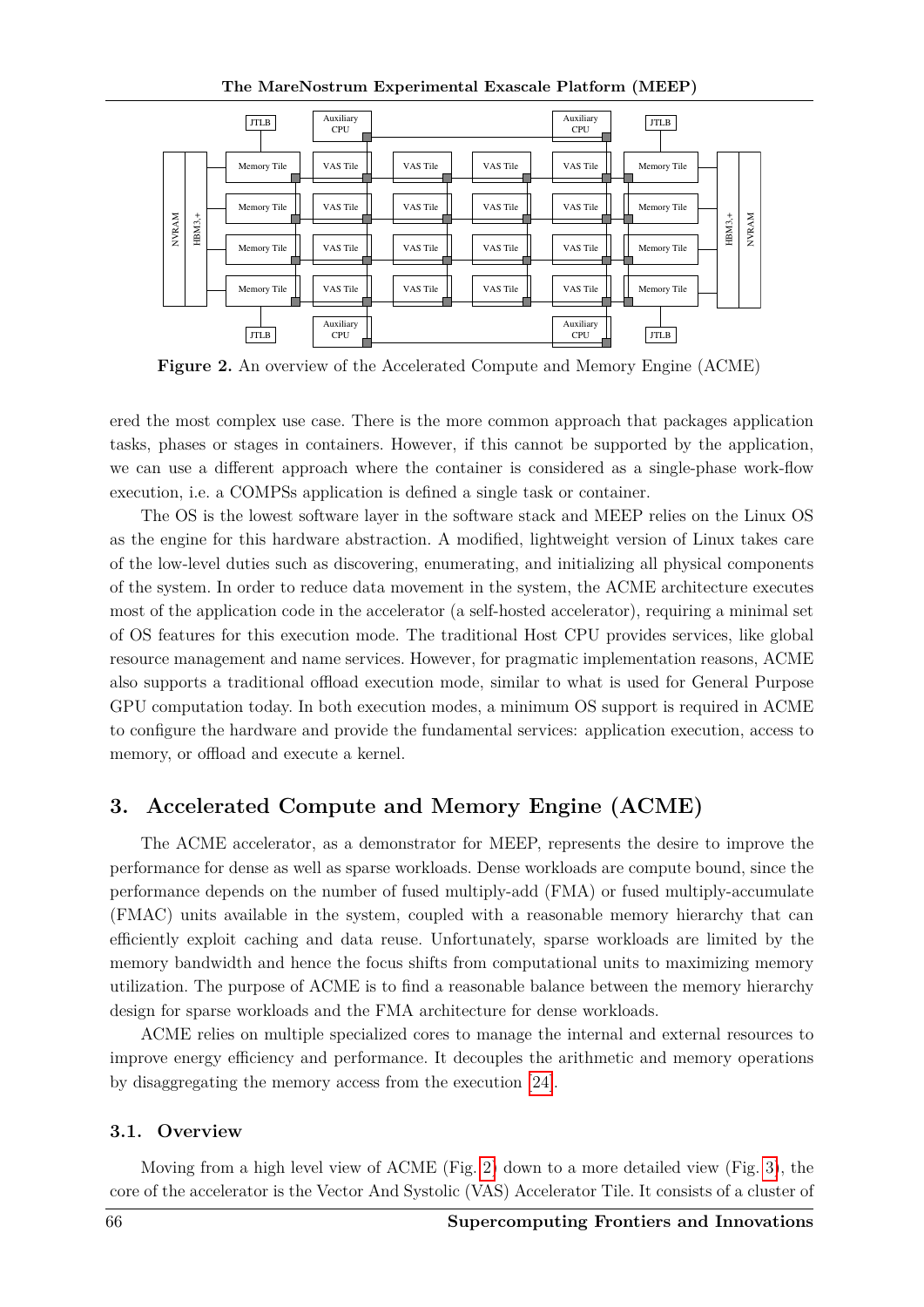<span id="page-5-0"></span>

**Figure 3.** The VAS Tile of ACME

eight scalar RISC-V cores with each core having the capability of supporting several coprocessors: a Vector Processing Unit (VPU) with 16 vector lanes, and based on the targeted application, different Systolic Arrays (SA) designs.

Each VAS Tile includes a distributed L2 data cache of 4MB in size with 16-ways and 16 banks. This L2 can be reconfigured partially to function as a scratchpad depending on the type of workload. Through a NoC, the VAS Tiles are able to communicate with the Memory Tiles to facilitate memory operations decoupling access and execute operations.

Each Memory Tile consists of a Memory CPU (MCPU), which organizes and dispatches memory requests originating in the VAS Tiles to the associated Memory Controller (MC) and its attached slice of the overall High Bandwidth Memory (HBM). The memory address space is mapped across 16 MCs. Therefore, requests that are out of the address range of the current MC, need to be forwarded to the Memory Tiles and MCs that own that address range. The current implementation of ACME integrates HBM due to the limitations of the MEEP FPGA platform. However, non-volatile memories (NVRAM) technologies will be considered in the future [\[33\]](#page-19-4), when available.

ACME is equipped with four auxiliary CPUs, which are similar to the MCPUs. Those CPUs establish the connectivity to the external components and also run the OS with its daemons and services which are usually provided by the host CPU. Therefore, ACME becomes self-sufficient, orchestrating its own internal resources and hence it is a self-hosted accelerator. By enabling this capability in ACME, the application data can be stored in a single location and does not have to be moved between the host CPU and accelerator, saving significant cost and energy. In this scenario, we envision the host CPU only having reduced capabilities to provide storage and naming services to supply data and organize communication.

### **3.2. Memory Tile**

Each Memory Tile is equipped with a Memory Controller (MC), a slice of HBM, a Jumbo Translation Lookaside Buffer (JTLB) for address translation and the MCPU as the central element of the Tile. In order to minimize hardware overhead and benefit from shared structures and resources, the MCPU is a fine-grain multithreaded core, a standard RISC-V RV64IMAC core without support for floating-point operations, that is biased to manage memory requests and related operations. There is a one-to-one mapping of hardware threads in the MCPU and hardware threads in the VAS tile. The bonded threads form the decoupled access/execute architecture in ACME. Additional MCPU architecture details will be determined by simulation [\[19\]](#page-19-5).

#### *3.2.1. MCPU memory access orchestration*

The MCPU maintains a queue of outstanding memory requests for its associated memory controller. It is able to reorder those outstanding requests based on the DRAM page to be opened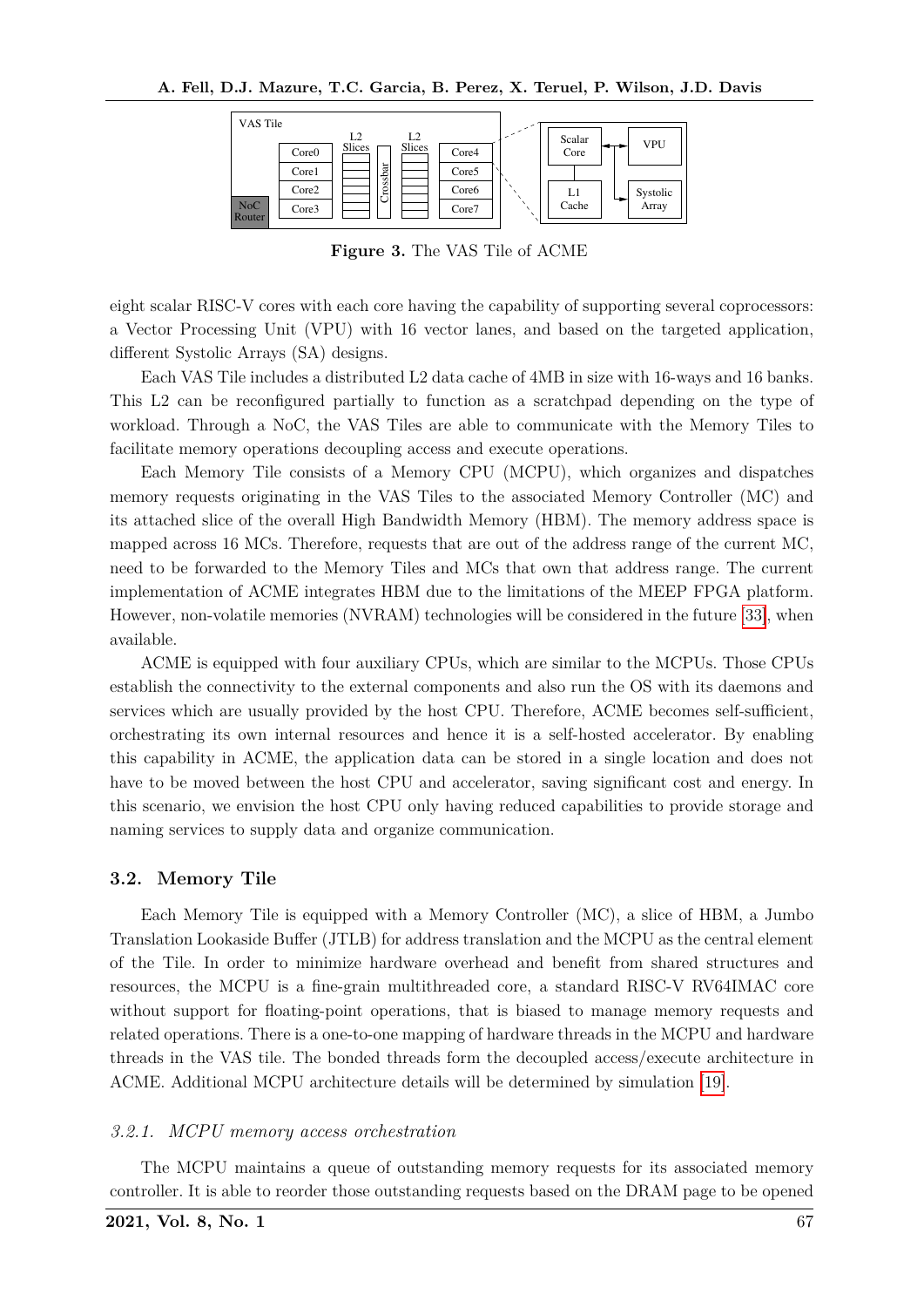and the age of the request, avoiding starvation which may produce exceptionally long latencies. These requests are enriched with meta-data indicating the destination of the data in the VAS Tile such as the cache, scratchpad or directly into the register file. Based on the access patterns from other threads and cores, there may be multiple recipients for a single memory request that the MCPU must track. In some cases, based on the spatial and temporal nature and number of recipients for a particular set of addresses, it may make sense to store the entire DRAM page in an L3 Row Buffer (RB in Fig. [4\)](#page-8-0). This effectively creates a virtual DRAM open page, increasing the DRAM interleaving and memory bandwidth, while reducing the latency.

Non-unit stride memory operations to scatter or gather single vector elements from specified indices result in non-uniform access patterns which are typically performance limiting. In order to optimize this case, the MCPU implements vector index registers to make the scatter and gather operations more efficient and high performance. The goal is to provide unit stride data structures to the VAS Tiles even for sparse data structures, dramatically improving the bit efficiency by removing the parasitic bits that exist in traditional cache structures. Every byte in the vector will be consumed by the VAS Tile, whereas in a traditional cache, the worst and sometimes very common case is that only one word per cache line is consumed by the computation, although other words are moved and stored throughout the on-chip memory hierarchy vs being pruned at the memory controller. The MCPU supports this capability to only move around useful bits, saving energy and improving performance.

The MCPU enables more advanced memory request reordering, caching DRAM pages to improve access timings for multiple accesses, and coalescing non-unit stride data accesses. Moreover, further optimizations are possible based on the ability to specify and retain application data structure information like the overall vector length. Thus, the MCPU can more deeply understand how to manage the memory requests because a variety of program information is known without requiring prediction. For example, the ACME architecture can take advantage of large memory windows by providing vector memory access patterns before the application requires the data. With this knowledge, ACME can provide better memory orchestration, increasing effective memory bandwidth, and reducing unnecessary data movement on chip, especially for non-unit stride access patterns. Thus, ACME shifts the energy usage in the system based on the type of application. For dense applications that are compute bound, the MCPU utilization is very low, enabling most of the system energy to be directed to the VAS Tiles and associated accelerators. However, for sparse workloads, the MCPU utilization is high as it optimizes the memory hierarchy, shifting energy to the MCPUs and away from the VAS Tiles.

### **3.3. Vector and Systolic (VAS) Accelerator Tile**

ACME is targeting both dense and sparse workloads which stress different aspects of the architecture. As a result, ACME adapts the number of active vector lanes per core depending on the arithmetic intensity. The VAS tile is composed of several scalar cores. Each scalar core decodes and dispatches instructions to the tightly coupled functional units and loosely-coupled coprocessor accelerators. Thus, the scalar core issues and commits all instructions as a single instruction stream, but the actual instruction execution depends on its type. Scalar instructions are executed on the scalar core, vector instructions are executed on the vector coprocessor or VPU, systolic array instructions are executed in the SA and memory operations are handled by the Memory Tile.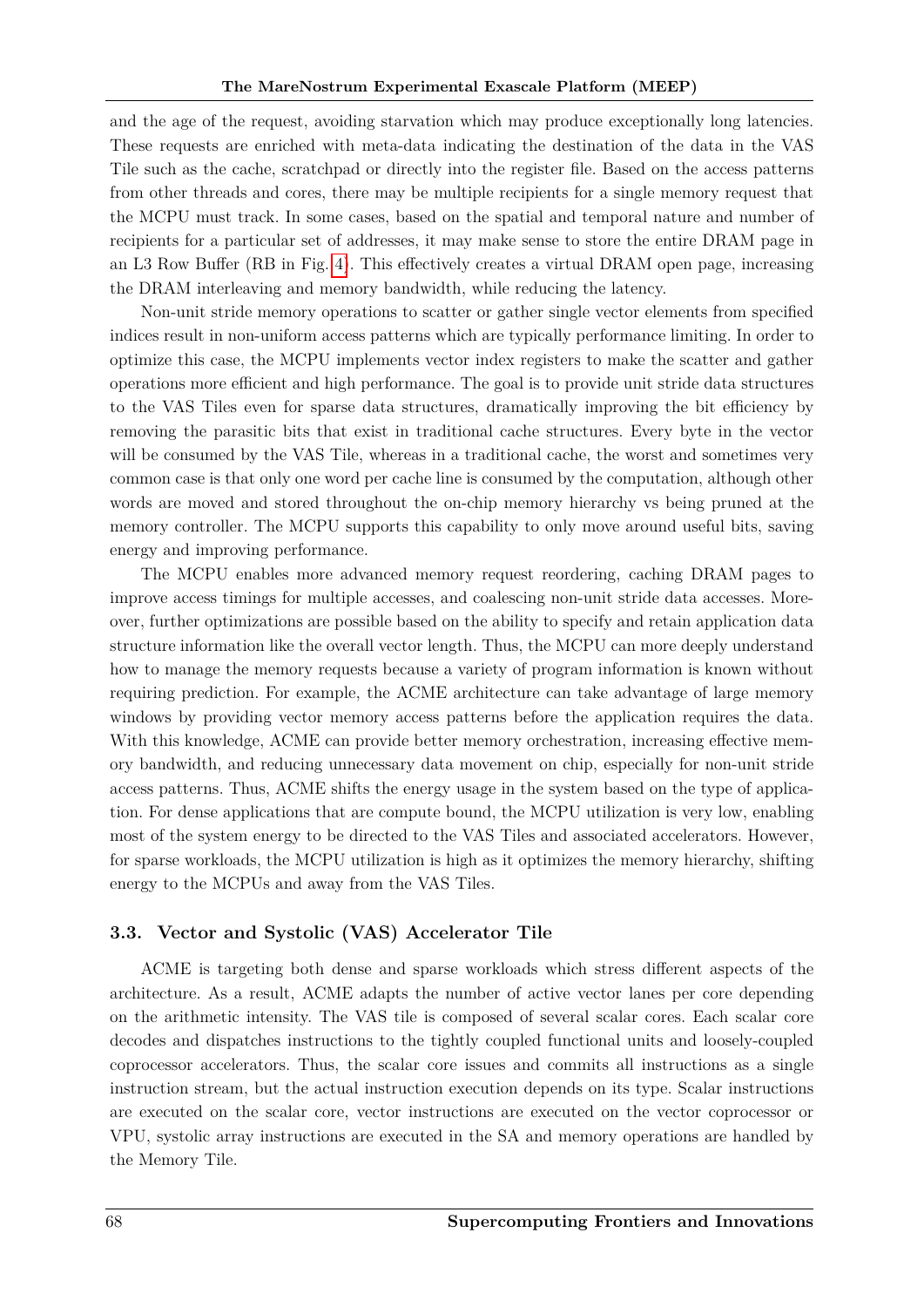The VPU is connected through an Open Vector Interface (OVI) [\[22\]](#page-19-1) to the scalar core. Instructions are forwarded, along with cache lines, over this interface to the VPU. This interface is sufficient for applications with unit stride access patterns. For applications with data that is not laid out in memory in unit stride, this interface suffers from significant performance and energy degradation, transporting useless data from the DRAM, through the cache hierarchy to the VPU and is then discarded. We call these bytes, *parasitic bytes*, consuming both energy and performance. Thus, we extend the VPU to also have its own memory interface to a shared L2 scratchpad, where data is stored in a dense representation as unit stride vectors. The hardwaremanaged scratchpad acts as a second level register file, enabling dynamic or virtual vector lengths with streaming support to the accelerators. By using vector length agnostic programming techniques, the application can convey application data structure details to the architecture. Not only is all data in the scratchpad useful, ACME also exterminates the *parasitic bytes*.

In addition, the SAs use the same OVI interface to the scalar core and memory interface to the scratchpad, enabling a wide variety of SA implementations, from image and video processing to neural networks. Historically, SAs are set up as memory mapped accelerators with on-chip memory regions that stream the data through the arrays with mailboxes to coordinate execution. OSH enables new instructions to be defined, leveraging the software toolchain to manage resources more effectively. Thus, we can use traditional memory and compute operations defined as custom RISC-V instructions to control and orchestrate these accelerators. Finally, the SAs share a common infrastructure even though they are computationally different. We implement a common SA shell that provides the coprocessor interface, as well as a memory interface to the L2 scratchpad to support multiple SA variants.

Each core in the VAS Tile supports up to 8 threads to hide memory latency for sparse workloads. A single-threaded mode is also supported to target dense computations using all the computational resources. This applies to kernels like GEMM or the computations performed by the SAs. The multithreaded mode targets sparse workloads that are memory-bandwidth bound to balance the memory bandwidth with the computational intensity (number of vector lanes). More threads each bound to a fusion of vector lanes, are supported to hide the memory latency. The smallest unit of vector compute is two vector lanes or a vector-lane pair. Within the VPU, multiple vector-lane pairs can be fused together, with up to 16 lanes (most useful for single-threaded dense applications). We believe this combination of multithreading and long virtual vectors enables a very large memory window to maximize HBM utilization and efficiency. In this case, we have selected a coarse-grain multithreading approach that enables the scalar cores to coordinate all the work required to support the various coprocessors. This configuration provides a lot more flexibility with regard to memory scheduling and opportunities for spatial and temporal locality versus a very long Virtual Vector Length (VVL) alone. Ideally, this also leads to a better dynamic load balance in the system.

#### <span id="page-7-0"></span>**3.4. Example SAXPY**

In this section, we describe how the various components of ACME interact. For clarity, we focus on only one scalar RISC-V core in the VAS Tile and one Memory Tile as shown in Fig. [4.](#page-8-0)

For this example, we use a dense vector length agnostic SAXPY kernel example to explain the execution model. Vector instructions are forwarded to the VPU from the scalar core using the OVI, while vector memory operations are directed to the Memory Tile by the scalar core. A VAS Tile always forwards the memory operation to the same Memory Tile, to the bonded MCPU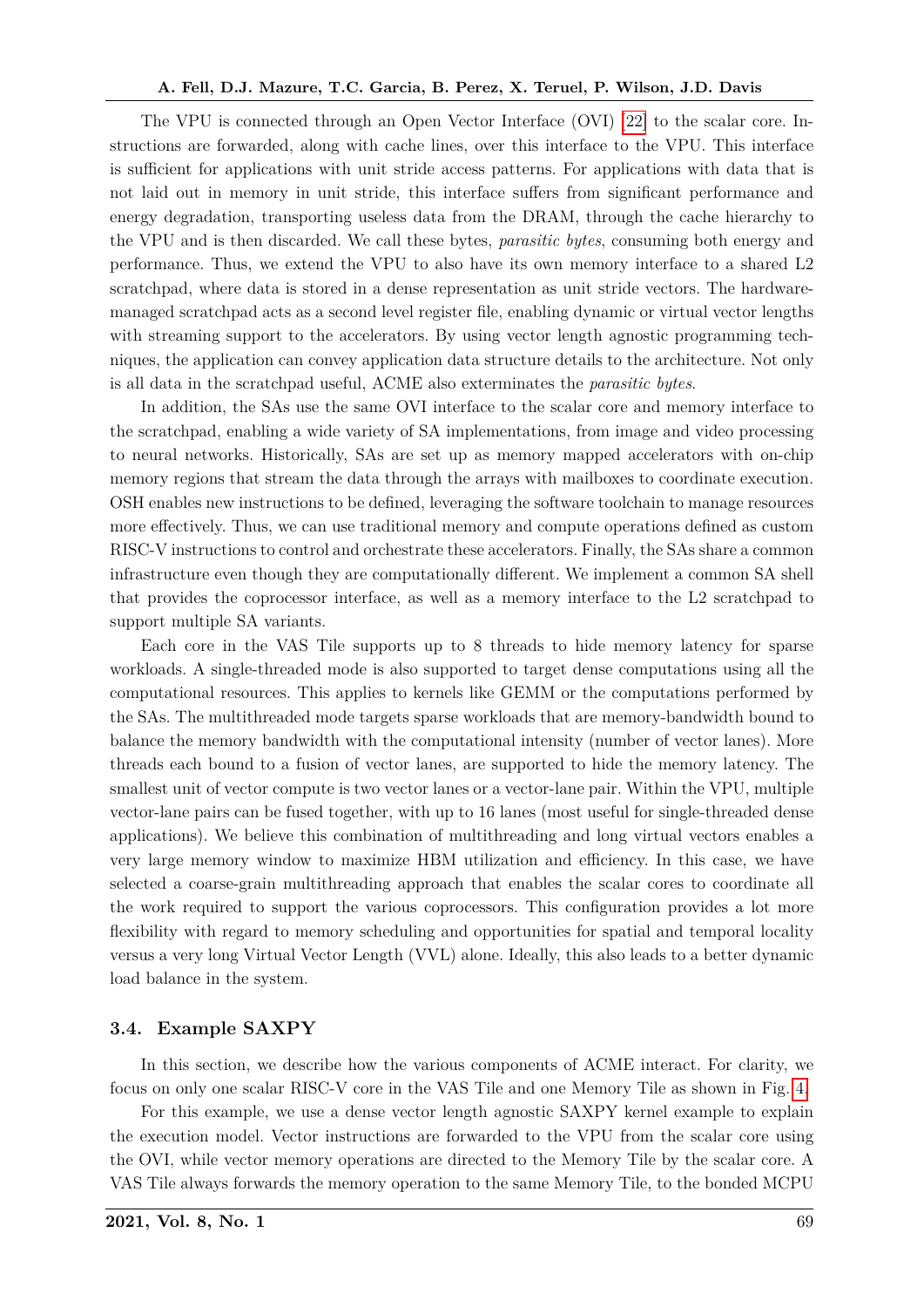<span id="page-8-0"></span>

**Figure 4.** A simplified ACME used in the example

hardware thread. Hence, the MCPU in that tile is aware of the state of the program executed on the scalar core.

The application to be executed is  $Z = aX + Y$ , a function from the standard Basic Linear Algebra Subprograms (BLAS) library [\[3\]](#page-17-2). There are two input vectors in listing [5,](#page-9-0) *X* and *Y* , with *n* single precision (32 bit) floating point values each and a scalar value *a*. In the listing, the application vector length  $(AVL)$ , *n*, is stored in register a0, the value of *a* is stored in fa0, while the elements for *X* and *Y* are located at the addresses stored in registers a1 and a2, respectively.

First, a vsetvli instruction is executed by the scalar core and forwarded to the MCPU as a transaction. It contains the AVL from a0, the type of the elements (e32), the vector register grouping (m8) and the desired Virtual Vector Length (VVL). The MCPU processes the request and sets the VVL for all subsequent memory operations (until the next vsetvli) and acknowledges the transaction. Note, the novelty of ACME is that the VVL can be larger than the Physical Vector Length (PVL) that the VPU's  $1<sup>st</sup>$  level Vector Register File (VRF) supports. ACME implements a dual purpose L2 memory structure that can operate as a cache and/or scratchpad. To accommodate the entire VVL of the vector load instruction (vle) in line 3, dedicated scratchpad memory space needs to be reserved and associated with v0.

As an example, consider the AVL to have  $10<sup>6</sup>$  elements, while for single precision values  $PVL = 4$ . In this scenario let  $VVL = 16$ . Therefore, the vector load returns a vector containing 16 elements to be stored in the scratchpad and the opportunity to preload the first 4 elements into the VRF as PVL.

The next instruction is a vector load instruction (line 3). It instructs the scalar core, to start filling vector register v0 with elements starting from address in a1. A transaction containing this instruction is forwarded to the MCPU, which starts collecting the elements from the indicated address. In case of an ACME having multiple Memory Tiles, and if the address is not in the range of the attached physical memory, transactions are created with the addresses of the missing elements and forwarded to the Memory Tiles that serve the requested addresses.

Based on the vector lengths computed earlier, the MCPU starts returning VVL elements. A scoreboard mechanism inside the VAS Tile keeps track of the data arrival and stores it into the vector registers and allocated space in the scratchpad.

Since this program is a dense workload, this load instruction represents a loading pattern with unit strides. Sparse workloads are indicated by non-unit stride or gather/scatter memory operations. In case of a load instruction, the MCPU collects the required elements and coalesces them into a dense vector. The opposite is done with stores, sending data from the scratchpad to memory. Therefore, NoC bandwidth and memory storage is preserved by avoiding handling elements, which are discarded eventually.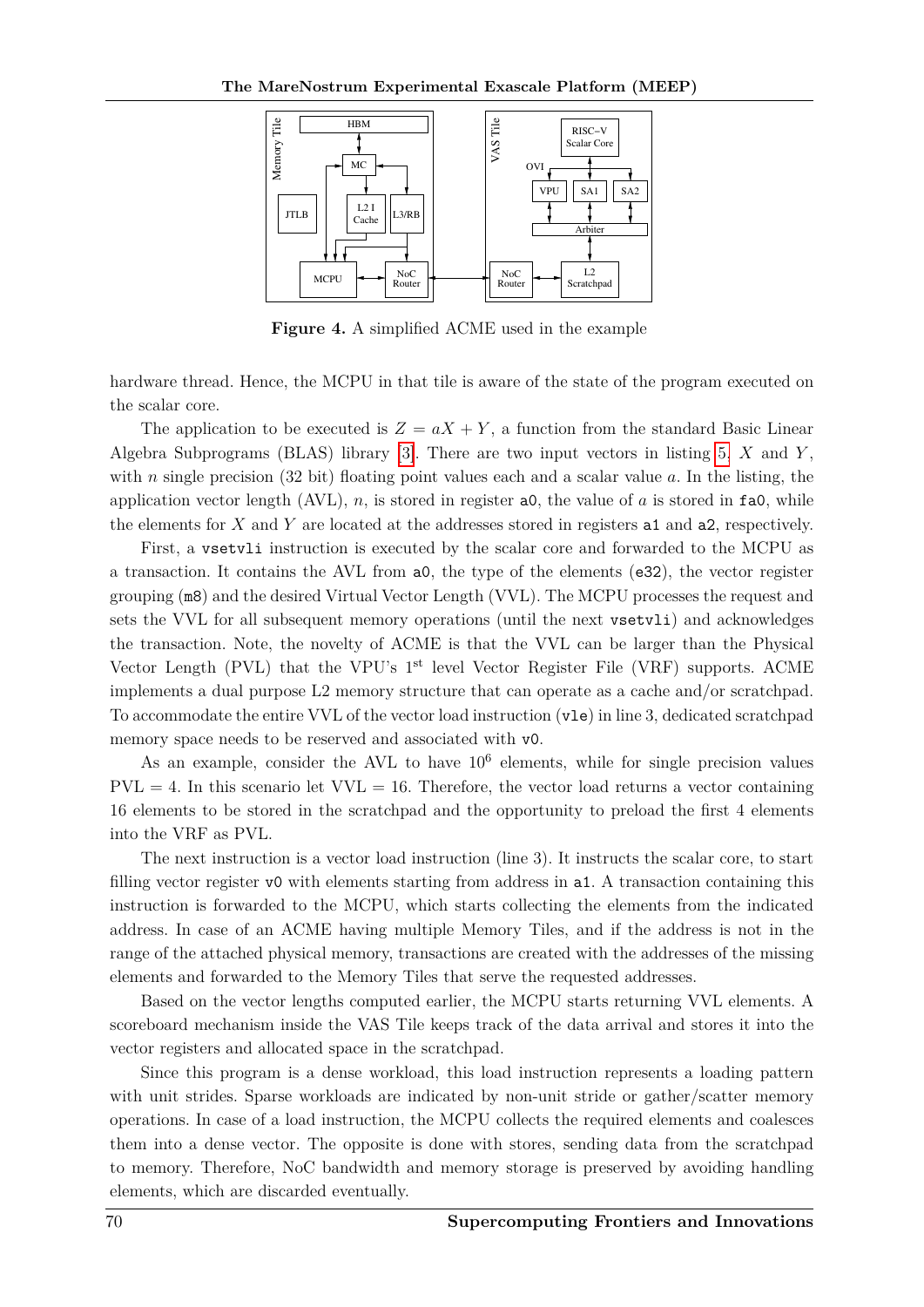```
saxpy:
     v set vli a4, a0, e32, m8 ; determine VVL from AVL
     vle 32. v v0, (a1) ; load vector
     sub a0, a0, a4
     slli a4, a4, 2
     add a1, a1, a4
     vle32 . v v8, (a2)
     vfmacc vf v8, fa0, v0 ; Z = aX + Yvse32 . v v8, (a2) ; store vector
10 add a2, a2, a4
11 bnez a0, saxpy ; jump to next loop iteration
12 ret
```
**Figure 5.** The assembly source code for a RISC-V with vector instructions from the vector extension in bold

The next three instructions in Fig. [5](#page-9-0) in lines 4–6 are scalar instructions executed on the scalar core itself, while the following vector load in line 7 is similar to the one in line 3.

The FMAC vector instruction (line 8) is forwarded to the VPU together with the scalar value in register fa0. The result of that operation is stored back into v8. This requires a coordinated streaming of input and output data for the operands in the scratchpad, and in this case a shared source and destination register.

Once the entire VVL has been computed, the vfmacc instruction is retired. Since a store instruction follows, a transaction with the data in the scratchpad region associated with v8 is issued to the Memory Tile, which then moves the data back into the HBM.

This concludes one iteration of the loop, in which a part of the entire application vector has been computed. In case of AVL *>* VVL multiple iterations of the loop are executed. Since the MCPU is aware of AVL as well as VVL, due to the vsetvli instruction initially sent to the MCPU, multiple repeating memory operations with different offsets are expected. Therefore, while the VPU computes the results for the current iteration, the MCPU is able to preload the next vector with VVL elements and temporarily store it in its L3 RB to have it ready as soon as the first load instruction of the next iteration arrives at the Memory Tile. Hence computation and memory access are parallelized.

ACME offers many opportunities to further optimize the architecture. For instance, a scaled down version of the program executing on the scalar core may be executed on the MCPU similar to [\[11\]](#page-18-3) or [\[25\]](#page-19-6). However, this is part of the future work and exploration.

#### **3.5. Simulating ACME**

The development of new architectures involves high level decisions that determine the general flavor of the design. These decisions, which include details such as core counts or the overall cache hierarchy, should be made early, via simulation, so later FPGA-based analysis can focus on what it should: lower level details. In the case of ACME, more aggressive design points require early investigation before implementation, like the proposed novel data handling schemes of the MCPU and its automatically managed scratchpad. However, simulation of HPC-capable architectures is still time-consuming, due to the size of the workloads and number of cores that need to be simulated in order to fully exercise the modelled system. This is at odds with the very purpose of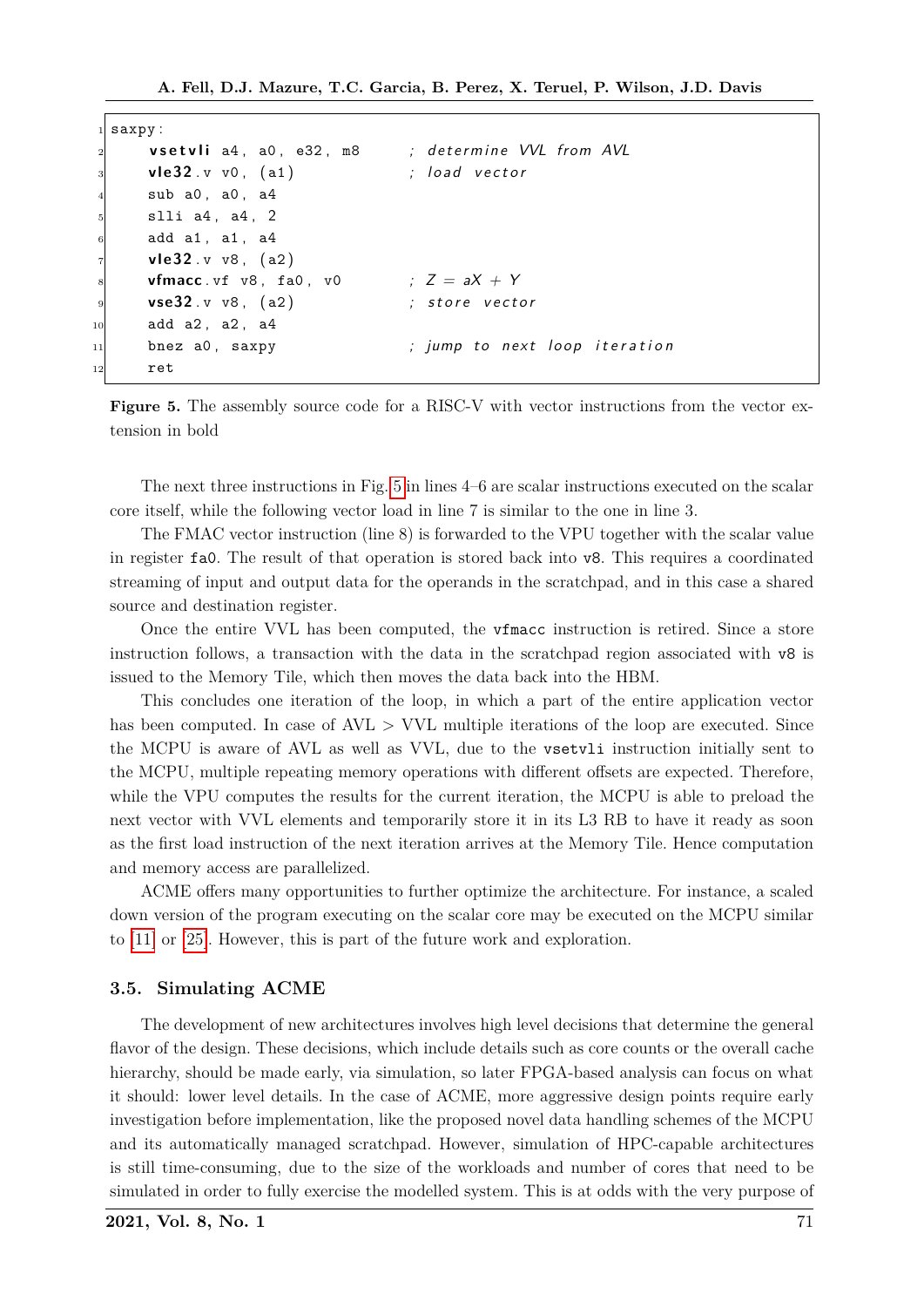early simulation, which is performing large amounts of executions to identify certain parameters of the system and evaluate new ideas.

For the reasons above, MEEP proposes Coyote [\[19\]](#page-19-5), a new execution-driven simulator for the RISC-V ISA. Coyote strikes a balance between simulation throughput and fidelity by focusing on the modelling of the data movement throughout the memory hierarchy. This captures the right amount of detail to enable the comparison of different designs while preventing simulation times from growing beyond the limits of reasonable design space exploration. To leverage previous community efforts, Coyote is based on two pre-existing simulators: Spike [\[21\]](#page-19-7) and Sparta [\[23\]](#page-19-8). Spike, as the open-source golden-standard for RISC-V, provides the capabilities for functional simulation, including the vector extension and also the modelling of L1 caches. Additionally, it has been extended to support other features such as RAW dependency tracking and different instruction latencies. Sparta, a framework to build event-driven simulators developed by SiFive, sits on top of Spike to provide the modelling capabilities for the memory hierarchy of the system, which is exercised by events generated by the execution of simulated applications in Spike.

In order to reduce the overhead of the interaction between the two pieces that build Coyote, they have been integrated as slaves into a *simulation orchestrator*. It is in charge of managing the communication of events between the functional and the event-driven side of Coyote and keeping the clocks synchronized. In every cycle, an instruction is simulated in each of the simulated active cores. The simulation of an instruction might have different effects:

- A RAW dependency might be detected in the registers that are read. In this case, the core is marked as inactive. It will not be able to execute again until after the dependency is satisfied.
- An event that needs to be communicated to the Sparta event-driven engine might be generated. This includes requests to the L2, interactions with the MCPU and more.

After the simulation of instructions, events are submitted to Sparta. Then, the Sparta clock is advanced and events are handled. Submitting an event to Sparta will internally generate a chain of events that will correctly exercise the modelled memory hierarchy and interact with the MCPUs. The end result of this chain of events is usually an interaction back to the simulation orchestrator, that will update certain values in Spike. An example of this is marking a RAW dependency as satisfied when a memory access submitted to the L2 is satisfied. The handling of the different types of events has been implemented following the visitor design pattern, for easy maintainability and extensibility.

Coyote models tiled architectures similar to ACME. This includes core-private L1s and a slice of banked L2 per tile. The L2 can be configured as private to the cores that belong to a tile or fully shared across the system, forming a NUCA. A basic memory controller, which implements a subset of memory commands and different address mapping policies. The NoC connecting the tiles and memory controllers is modelled implementing three different levels of accuracy, ranging from a very simple model based on the average number of cycles to travel through the network to a detailed one that is based on the well-known Booksim simulator [\[13\]](#page-18-4) (integrated also as a slave to the simulation orchestrator). Many of the parameters regarding the sizing and timing of each of the components can be configured through parameters in order to evaluate the behavior of different configurations.

With respect to applications, Coyote executes baremetal applications compiled using either the standard GNU compiler for RISC-V or the EPI compiler, if vector intrinsics are used. As a result, it produces general statistics related the use of the memory hierarchy, such as the miss rate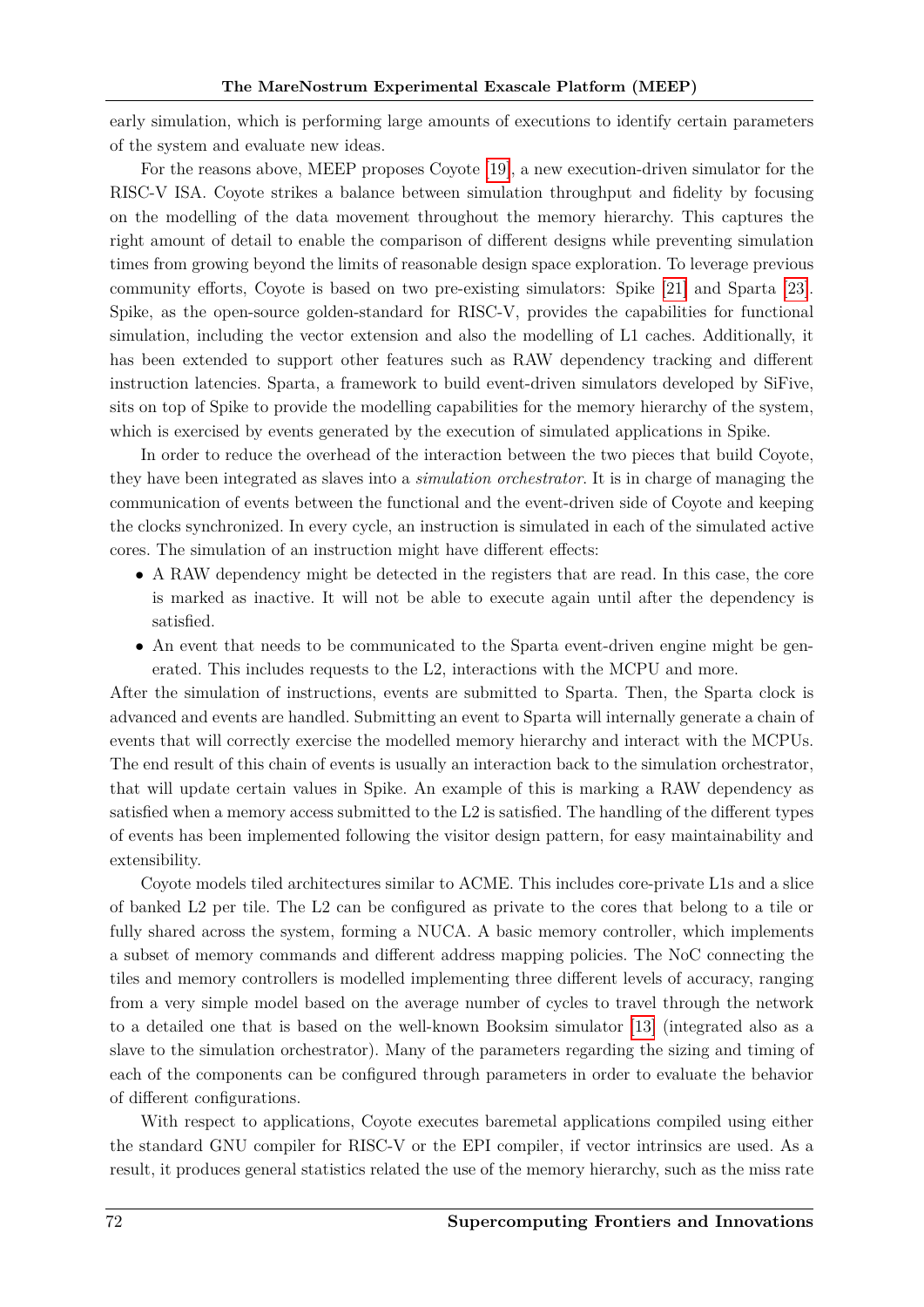<span id="page-11-0"></span>

**Figure 6.** Paraver L2 miss trace for a 4 core matrix multiplication. Different accessed data structures have different colors

<span id="page-11-1"></span>

| M3             | V <sub>3</sub> | V7                     | V11 | V15             | M7             |
|----------------|----------------|------------------------|-----|-----------------|----------------|
| M <sub>2</sub> | V <sub>2</sub> | $\overline{\text{V6}}$ | V10 | V14             | M6             |
| M1             | V <sub>1</sub> | V5                     | V9  | V13             | M5             |
| M <sub>0</sub> | V <sub>0</sub> | V <sub>4</sub>         | V8  | V <sub>12</sub> | M <sub>4</sub> |

| M3             | V <sub>3</sub> | V <sub>7</sub> | V11                   | V15 | M7             |
|----------------|----------------|----------------|-----------------------|-----|----------------|
| M <sub>2</sub> | V <sub>2</sub> | V <sub>6</sub> | $\rm{V}\overline{10}$ | V14 | M6             |
| M1             | V <sub>1</sub> | V <sub>5</sub> | V9                    | V13 | M <sub>5</sub> |
| M <sub>0</sub> | V <sub>0</sub> | V <sub>4</sub> | V8                    | V12 | M <sub>4</sub> |

(a) Fully shared cache forming a NUCA



**Figure 7.** Heatmap (the lighter the shade, the sparser the traffic) for the destination of packets (M – Memory Tile, V – VAS Tile) in a matrix multiplication

per L2 slice, the number of stalls in the L2 due to MSHR exhaustion or the amount of requests serviced by each memory bank. Coyote can also produce a trace that can be visualized using paraver [\[20\]](#page-19-9) to identify patterns and analyze the behavior of applications in detail. As an example, Fig. [6](#page-11-0) shows a portion of an L2 miss trace for a vector matrix multiplication using 4 simulated cores. Misses for different data structures have different colors, which eases the behavioral analysis and and helps to identify patterns. Regarding the NoC, Coyote also produces a heat map to easily identify hotspots, which are potentially related to inefficient data management. Figure [7](#page-11-1) compares two heatmaps for a vector matrix multiplication simulated on a 16 VAS Tile and 8 Memory Tile configuration. Memory Tiles are placed in the first and last columns, for a scaled down version of the proposed ACME layout shown in Fig. [2.](#page-4-1) Both heatmaps are for the execution of the exact same application and only differ regarding how the L2 is shared, either forming a NUCA across all the tiles (Fig. [7a\)](#page-11-1) or private to each tile (Fig. [7b\)](#page-11-1). This figure shows that the NUCA generates a lot more traffic indicated by the darker shades, among the VAS tiles, while relieving the memory tiles (lighter shades).

As a result of its modelling capabilities and its overall design, which strikes a balance between fidelity and simulation throughput, Coyote can provide insight into how high level design decisions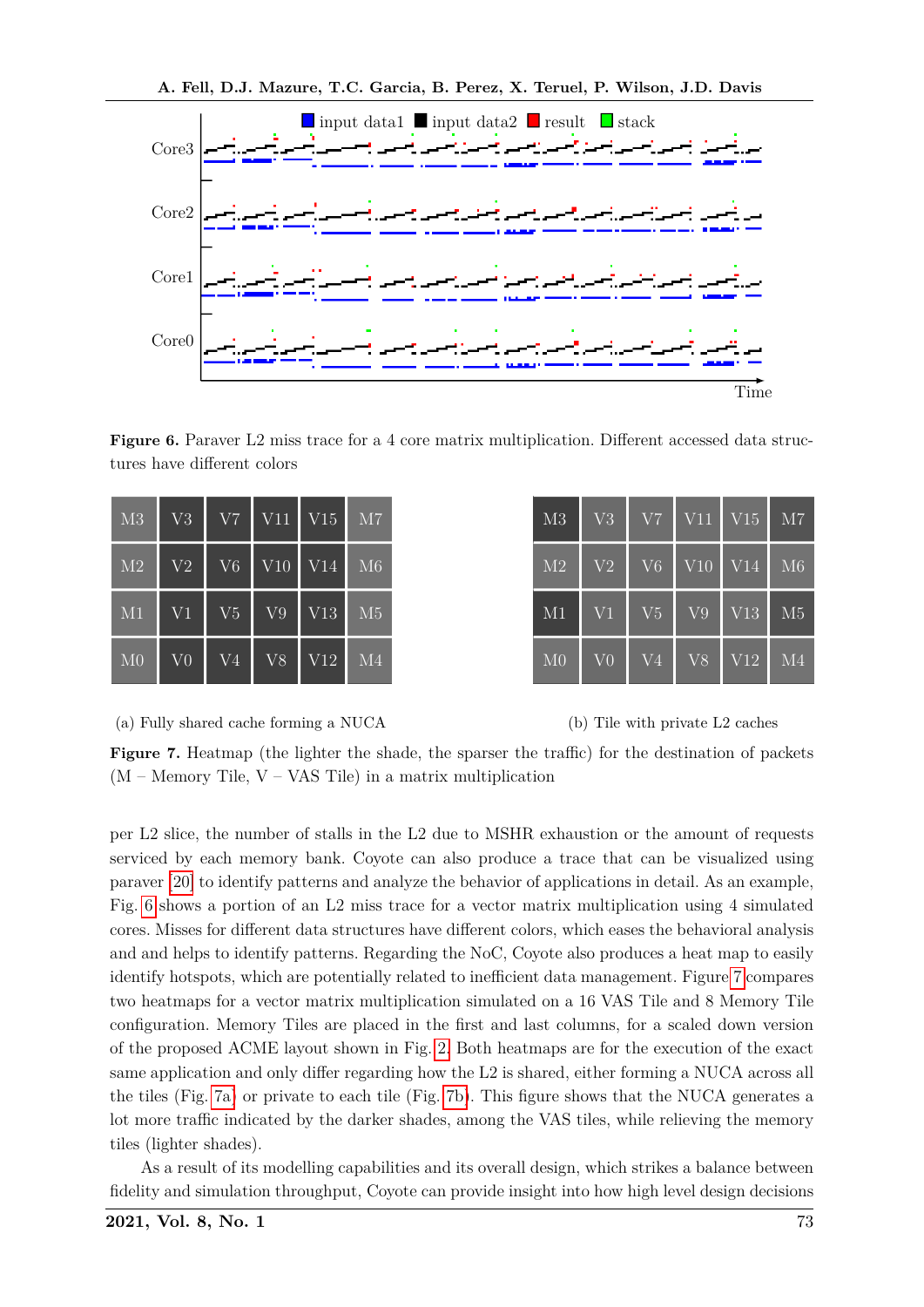<span id="page-12-2"></span>

**Figure 8.** The Xilinx Virtex Ultrascale+ VU37P with HBM combines three Super Logic Regions (SLR) and HBM to a System-in-Package (SiP). The shaded blocks are part of the MEEP Shell

impact the performance of HPC architectures. This enables the evaluation of different designs prior to more costly FPGA implementation and emulation.

### <span id="page-12-0"></span>**4. FPGA**

FPGAs enable MEEP to provide silicon validation capabilities. MEEP consists of 12 nodes comprising 8 Xilinx Virtex Ultrascale+ FPGAs [\[31\]](#page-19-10), each able to establish a dense interconnect among the FPGAs. Those FPGAs exhibit up to 500 Mb of total on-chip integrated memory, in addition to up to 16 GB of HBM. With these characteristics, MEEP is a foundation for hardware emulation and SDV for other projects as eProcessor [\[8\]](#page-18-5), and can be exploited in projects such as DRAC [\[15\]](#page-18-6) or OpenPiton [\[7\]](#page-18-7).

Xilinx Virtex Ultrascale+ FPGAs are built on top of a silicon interposer, connecting three Super Logic Regions (SLRs) together in the same package (System in Package, SiP). The connections among the SLRs are silicon based vias labeled as Super Logic Lines. This technology allows the FPGA part to exceed traditional sizes. They may be thought as three smaller FPGAs fused together in the same silicon forming a new larger device (refer to Fig. [8\)](#page-12-2).

These FPGAs contain up to 1.3M LUTs, 260k Flip-Flops (FF), 2k BRAMs (36 Kbits) and 9k DSPs, among other common elements. In addition, the FPGAs contain integrated hard IPs such as PCIE4C (PCIe Gen4), CMAC (100 Gbit Ethernet), and memory controllers for the HBM and DDR RAM. A common collection of I/O and memory interfaces are implemented for these building blocks, which facilitates the use of MEEP as a silicon validation platform. These interfaces define the MEEP FPGA Shell, which is the foundation for an engine to enable the SDV and pre-silicon validation cycle.

### <span id="page-12-1"></span>**4.1. FPGA Shell**

The FPGA implementation is composed of two main components: the MEEP FPGA Shell and the emulation region for accelerators and/or CPUs. The MEEP FPGA Shell is a static, customizable perimeter architecture which guarantees that the emulation region remains portal/interchangeable across any other FPGA package or device that meets the defined I/O and memory interface specifications. The MEEP FPGA Shell goes beyond Xilinx' approach, which consists of multiple proprietary platforms, which may not meet the demands of the accelerator. Instead the MEEP FPGA Shell is fully customizable by the user to match a given FPGA architecture. On top of that, the MEEP Shell provides QDMA, FPGA-to-FPGA and Ethernet solutions, which Xilinx platforms lack. One example for an accelerator is ACME (refer to Section [3\)](#page-4-0), but others can be considered as well as shown in Section [4.2.](#page-15-0)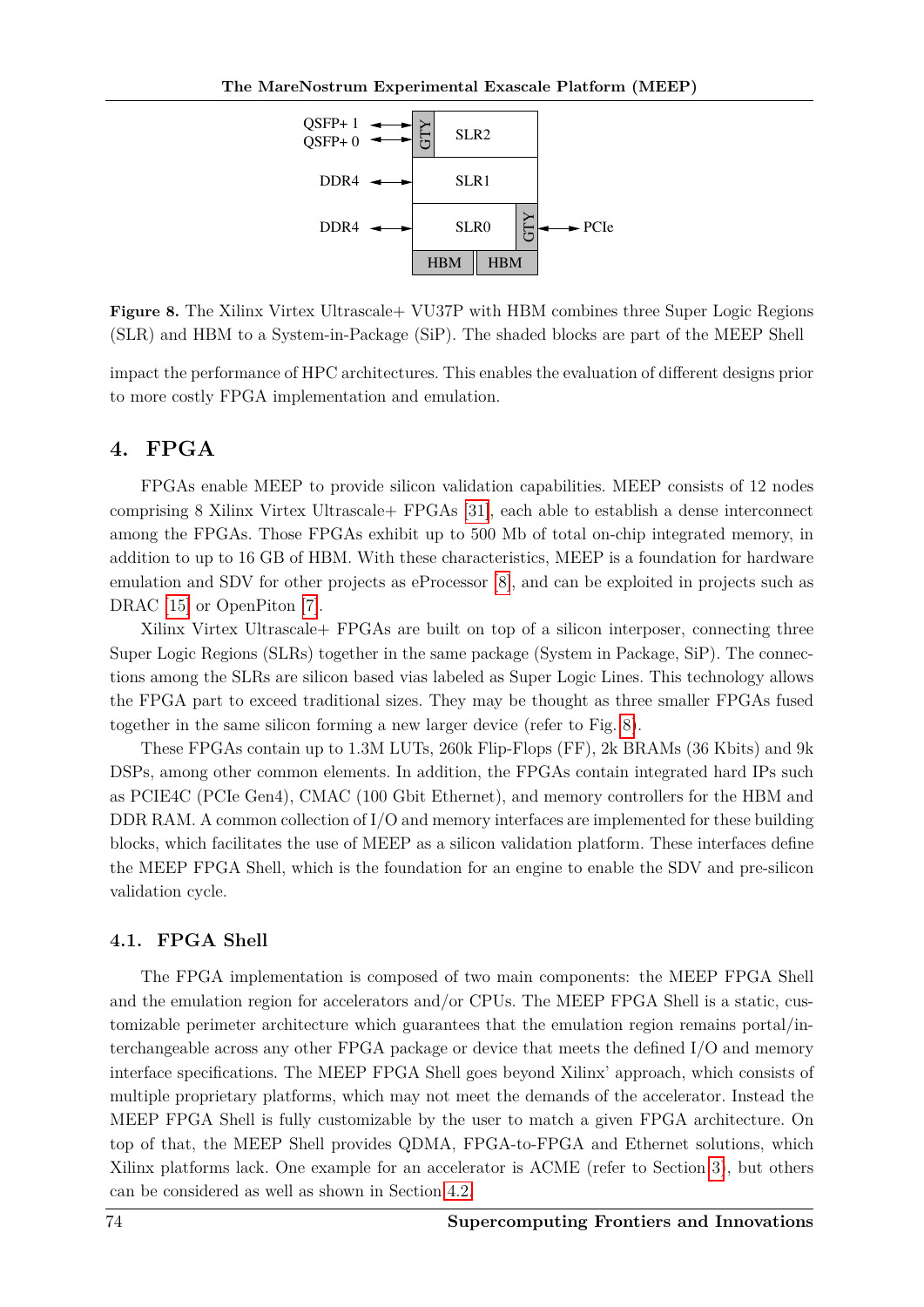<span id="page-13-0"></span>

**Figure 9.** The MEEP FPGA Shell Ethernet IP. It can be used as long as the accelerator is compliant with the specified interfaces

The basic components of the MEEP FPGA Shell are PCIe, HBM, 100 Gb Ethernet, and Aurora for raw FPGA-to-FPGA communication. A DDR4 controller can also be included, which is used to simulate an envisioned Non-Volatile Memory (NVRAM), which is part of a future system beyond the scope of this project. The Shell is generated through a TCL-based script which lets the user create a custom MEEP FPGA Shell configuration, followed by the actual building process, parsing the emulated accelerator and checking that all the desired connections between the MEEP FPGA Shell and the accelerator engine are instantiated.

For the experiments, the Alveo U280 featuring the Xilinx Ultrascale+ VU37P FPGA [\[30\]](#page-19-11) will be used to implement the MEEP FPGA Shell as well as emulate the ACME accelerator.

#### *4.1.1. PCIe interface*

As part of the MEEP FPGA Shell, PCIe implements the communication interface between the host and the emulated hardware. PCIe is already included as a hard IP in the VU37P FPGA, resulting in a reduction of resource requirements when compared to pure soft-logic PCIe implementations. Xilinx supports two different types of PCIe blocks, XDMA and QDMA. The Xilinx platforms or Amazon F1 utilize the XDMA block. However, MEEP FPGA Shell focuses its efforts on the QDMA implementation for flexibility and streaming capabilities.

The main difference between QDMA and other DMA offerings is the concept of queues, derived from the *queue set* concepts of Remote Direct Memory Access (RDMA) from highperformance computing (HPC) interconnects. These queues can be individually configured by the interface type. Based on how the DMA descriptors are loaded for a single queue, each queue provides a very low overhead option for continuous update functionality. The QDMA solution supports multiple Physical/Virtual Functions with scalable queues, and is ideal for applications that require small packet performance at low latency, as well as streaming data. QDMA offers more functionality at slightly higher resource costs with two advantages: First, it implements a high performance configurable scatter/gather DMA for the PCIe IP. Second, the IP provides an AXI4-Stream user interface in addition to AXI Memory Mapped and AXI-Lite. QDMA can be set to PCIe Gen3 or Gen4. In both cases, the peak bandwidth is 16 GB/s in each direction.

#### *4.1.2. HBM interface*

The HBM is the high performance DRAM interface that massively increases system memory bandwidth using SiP technology [\[27\]](#page-19-12). HBM enables maximum bandwidth, efficient routing and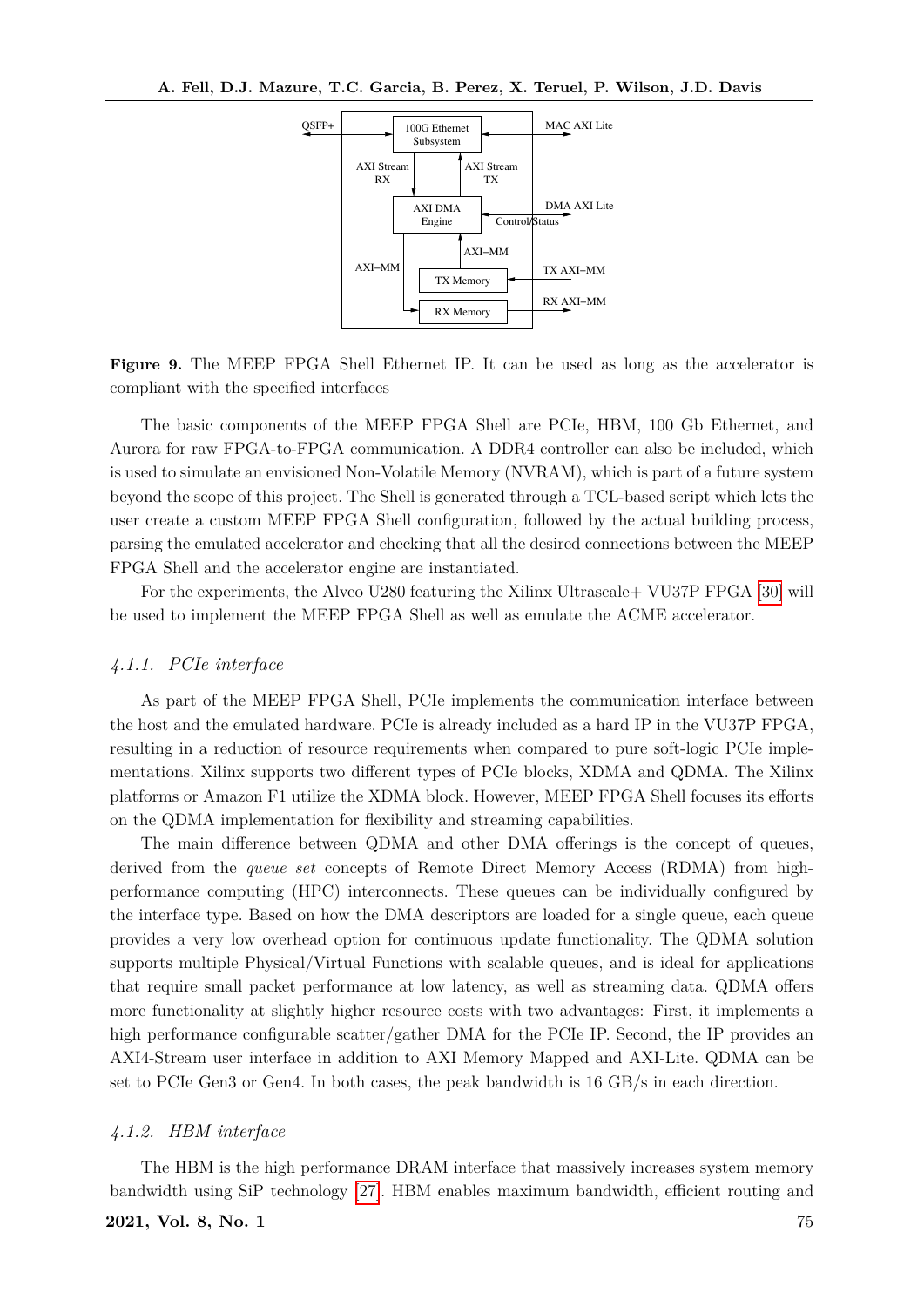| Shell IP          | Frequency [MHz] |         | User Clock Resources [LUT] |
|-------------------|-----------------|---------|----------------------------|
| PCIe (QDMA)       | Fixed<br>250    |         | 70376                      |
| <b>HBM</b>        | < 450           | Maximum | 1539                       |
| Ethernet          | 322.26          | Fixed   | 7444                       |
| Aurora            | $<$ 402.23      | Maximum | 1500                       |
| Aurora (DMA Mode) |                 |         | 4849                       |
| DDR4              | 300             | Fixed   | 18823                      |

<span id="page-14-0"></span>**Table 1.** The clock frequencies and LUT utilization for various MEEP Shell IPs

logic utilization, and optimizes power efficiency for workloads that process large datasets. The MEEP FPGA Shell provides a standard interface to HBM. An HBM stack of four DRAM dies has two 128 bit channels per die for a total of 8 channels and a width of 1024 bits [\[29\]](#page-19-13). In comparison, the bus width of GDDR memories is 32 bits, with 16 channels and a 512 bit wide memory interface. Memory bandwidth for Xilinx Virtex Ultrascale+ FPGAs with HBM is up to 460 GB/s delivered by two stacks of Samsung HBM2 with 8GB each. There is the flexibility to access pairs of pseudo channels or aggregate all the pseudo channels across two stacks of HBM together as a large memory access engine with much larger memory bandwidth and larger granularity. In the context of the accelerator, HBM related logic can be clocked at up to 450 MHz.

#### *4.1.3. Aurora interface*

The MEEP FPGA Shell can be configured to use of GTY transceivers [\[28\]](#page-19-14) for point-topoint FPGA communication. Xilinx' Aurora IP wraps up the transceivers and encodes a 64b/66b protocol to provide enough state changes to allow a reasonable clock recovery and alignment of the data stream at the receiver. This allows easy adoption of custom protocols inside the accelerator which only needs to encode its own protocol in a 64 bit wide bus and assert a valid signal once the data is ready. The accelerator can also rely on a DMA based solution. In this scenario, the accelerator needs to configure the DMA to program transactions from the memory. This communication interface is full-duplex, so the same principles apply for the receiver (RX) and transmitter (TX). On the RX side, the implementation must be designed carefully though, as there is no back-pressure capability and it must be ready to consume any incoming data. In the context of MEEP, the user logic associated to the Aurora interface has been validated working at frequencies of up to 402.832 MHz.

Xilinx transceivers are composed of four lanes in a configuration named *Quad* sharing a common reference clock. With this configuration, each of the four lanes can be used to create different topologies such as torus, hypercube, etc.

#### *4.1.4. 100 Gb Ethernet interface*

The MEEP FPGA Shell also includes a 100 Gb Non-Return-to-Zero (NRZ) Ethernet solution shown in Fig. [9.](#page-13-0) It is built around the hard IP CMAC [\[32\]](#page-19-15) and is present in the FPGA. This solution creates a ready-made interface to grant Ethernet functionality between the accelerator and any other device in the network, including an Ethernet switch. The accelerator only needs to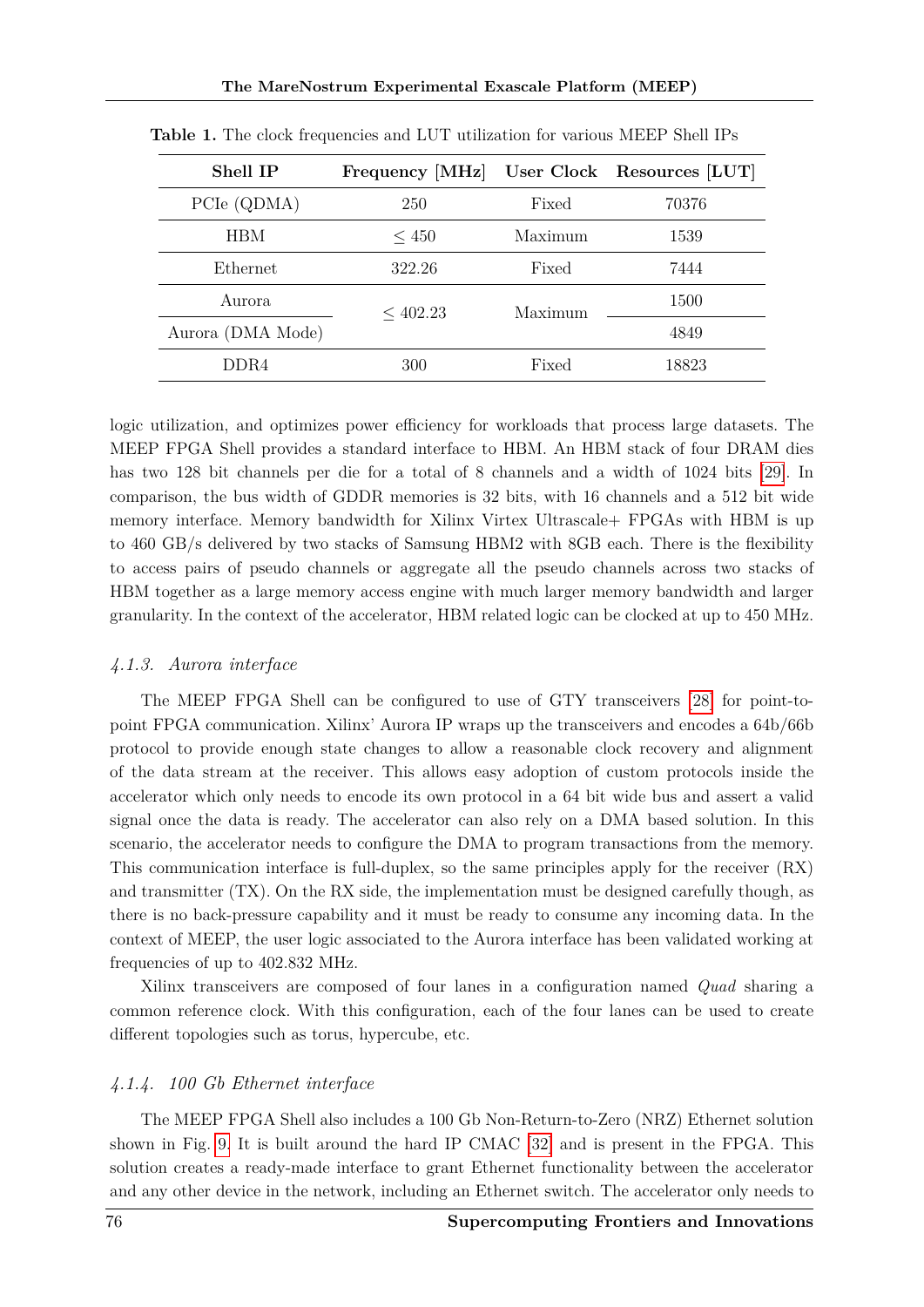be compliant with several AXI interfaces in order to set-up, control and make use of the Ethernet IP. The associated Ethernet user logic is clocked at 322.266 MHz.

#### *4.1.5. DDR4 interface*

DDR4 is offered in the MEEP FPGA Shell either as main memory or it can be used to emulate NVRAM or other hybrid memory architectures with an order of magnitude higher effective capacity compared to HBM [\[12\]](#page-18-8). Current technology couples HBM with NVRAM as demonstrated by Intel [\[6,](#page-18-9) [33\]](#page-19-4). The accelerator can leverage this MEEP FPGA Shell feature to emulate such systems.

#### *4.1.6. MEEP FPGA Shell details*

In Tab. [1,](#page-14-0) a summary of the clocks associated with each of the MEEP FPGA Shell IPs is shown. Depending on the design, the maximum frequencies allowed for the HBM and Aurora may not be achieved by the other IPs, forcing the HBM and Aurora to be clocked down. The frequencies for the PCIe, Ethernet, and DDR4 are fixed by the specifications and cannot be configured by the user. As shown in the table, because the MEEP FPGA Shell leverages hard IPs, it only requires approximately 100k LUTs in total, which amounts to 8% of the overall resources available in the VU37P FPGA. The remaining resources can be used for the accelerator implementation.

#### <span id="page-15-0"></span>**4.2. Other Accelerator Examples Mapped to MEEP**

The path to a fully functional ACME accelerator emulated in MEEP is in the near future. However, there are several intermediate milestones that demonstrate the utility and capabilities of MEEP. We present two different RISC-V IPs embedded in a user configurable MEEP FPGA Shell. Due to the standardized interfaces, the integration reduces time for implementation and validation, while the use of hard IP minimize the resource requirements of the MEEP FPGA Shell. Thus, the MEEP FPGA Shell can be used as a foundation to test multiple accelerators, processors or other IPs with varying configurations. The projects such as OpenPiton [\[7\]](#page-18-7) and DRAC [\[15\]](#page-18-6) are both aligned with the concept of the accelerator. OpenPiton is scalable in terms of cores. On the other hand, DRAC is a design which implements the scalar core of Lagarto and a VPU with two lanes. Both have been packaged as two different accelerators using the MEEP FPGA Shell as a demonstrator for the combination of the Shell and the accelerator. These projects serve two purposes: enabling a general MEEP FPGA Shell that is reusable across multiple projects and exploring a baseline IP to extend for ACME.

Embedding the accelerator into the MEEP FPGA Shell is straightforward, since only the interfaces the Shell offers have to match (refer to Fig. [9\)](#page-13-0), avoiding any other configuration overhead.

In both cases, the MEEP FPGA Shell has been configured by the user to contain a PCIe QDMA and HBM without Aurora or Ethernet connectivity. The resource utilization in this configuration is 5% of the total FPGA resources (compared to Tab. [1\)](#page-14-0). Likewise, OpenPiton has been mapped into the MEEP FPGA Shell as a many-core system consisting of four Ariane RISC-V cores (RV64GC). Fig. [10](#page-16-1) reveals that this OpenPiton configuration requires 28% of the overall LUTs available on the FPGA. In comparison, DRAC with its Lagarto RISC-V core, including its 2-lane VPU requires 18% of the FPGA.

The use of the Shell significantly reduces implementation time during the accelerator development, since all Shell features are supported out of the box, with a proven validated set of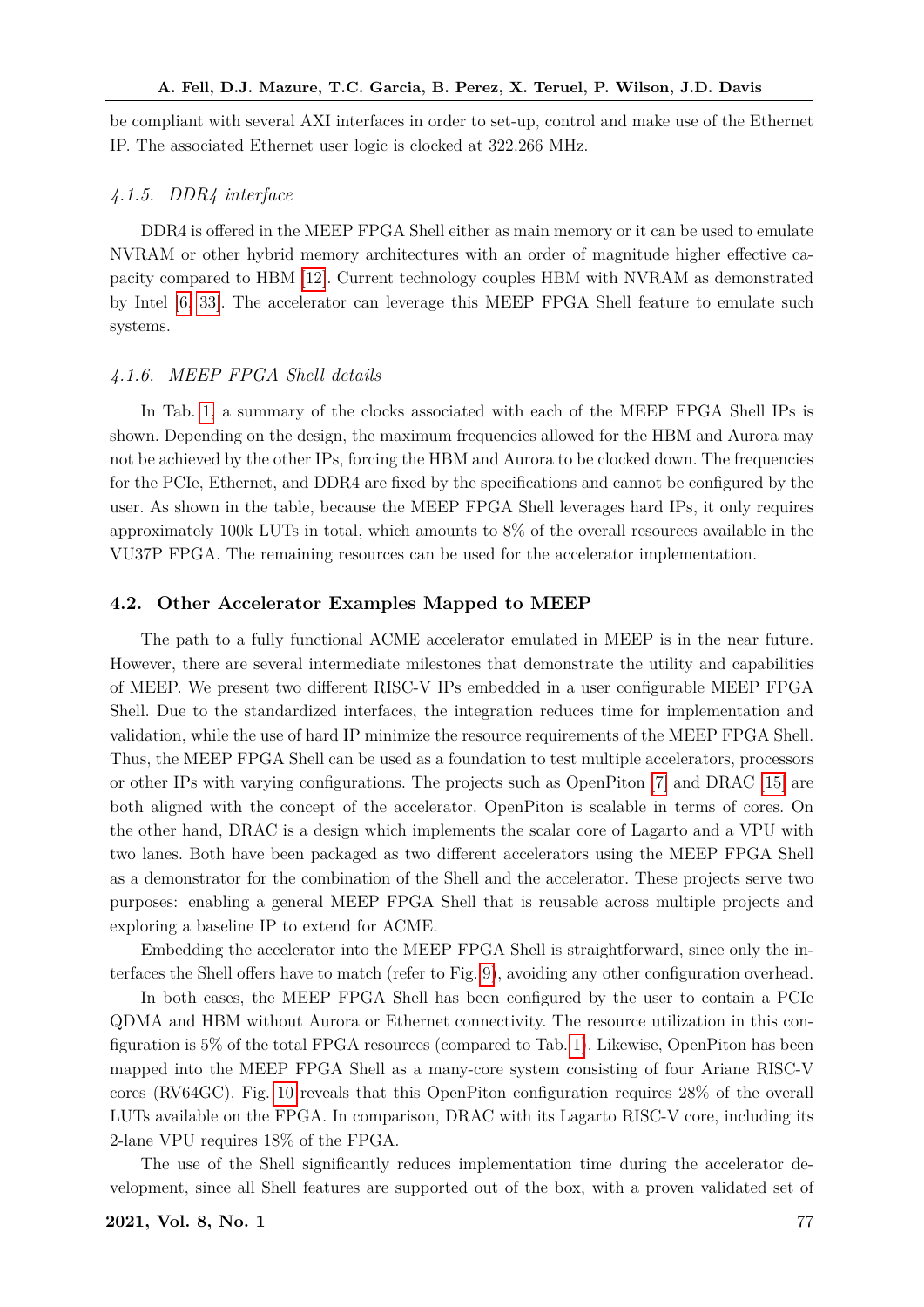The MareNostrum Experimental Exascale Platform (MEEP)

<span id="page-16-1"></span>

**Figure 10.** Utilization report for OpenPiton in a many-core (4 RV64GC Ariane cores) and DRAC (Lagarto and a 2-lanes VPU coprocessor)

interfaces. Connecting OpenPiton and DRAC to the Shell worked as expected the first time they have been connected, demonstrating one of the main goals of MEEP, which is to provide a solid hardware environment for software development and silicon validation.

As it is evident from Fig. [10,](#page-16-1) the selected accelerator does not have any impact on the  $I/O$ , GT, PLL, nor PCIe resource requirements, while BUFG and MMCM are affected marginally. The resources depicted on the right side in the figure belong to the MEEP FPGA Shell, which is the same for both accelerators. Therefore, the limiting factor in embedding a different accelerator is the availability of FPGA resources mentioned on the left side in the figure, mainly the LUTs and BRAM.

### <span id="page-16-0"></span>**5. Related Work**

Several platforms targeting simulation accelerators and small-scale SDVs precede MEEP. However, they are either closed source or do not support OSH and the related ecosystem. The PROTOFLEX [\[9\]](#page-18-10) project is an FPGA-based architecture to accelerate full-system multiprocessor simulation and to facilitate high-performance instrumentation. It is not a specific simulator itself, but a template that offers a set of practical approaches for developing FPGA-accelerated simulators. It virtualizes the execution of many logical processors onto a consolidated number of multiple-context execution engines in the FPGA, which can be scaled, as needed, to deliver the necessary simulation performance at large savings in complexity.

Another example is DIABLO [\[26\]](#page-19-16), a cost-efficient FPGA-based emulation methodology, which treats FPGAs as whole computers with tightly integrated hardware and software. DIABLO is not based on FPGA prototyping, but uses FPGAs to accelerate parameterized abstract performance models of the system instead. DIABLO is fully parameterizable and fully instrumented, and supports repeatable deterministic experiments. Most of the efforts on its model are focused on networking analysis and optimizations.

The MANGO [\[10\]](#page-18-11) project is an FPGA-based many-core emulation platform. It facilitates the exploration of heterogeneous accelerators for being used in HPC systems running multiple applications with different Quality of Service (QoS) levels. To make this possible, MANGO has explored different but interrelated mechanisms across the architecture and system software. The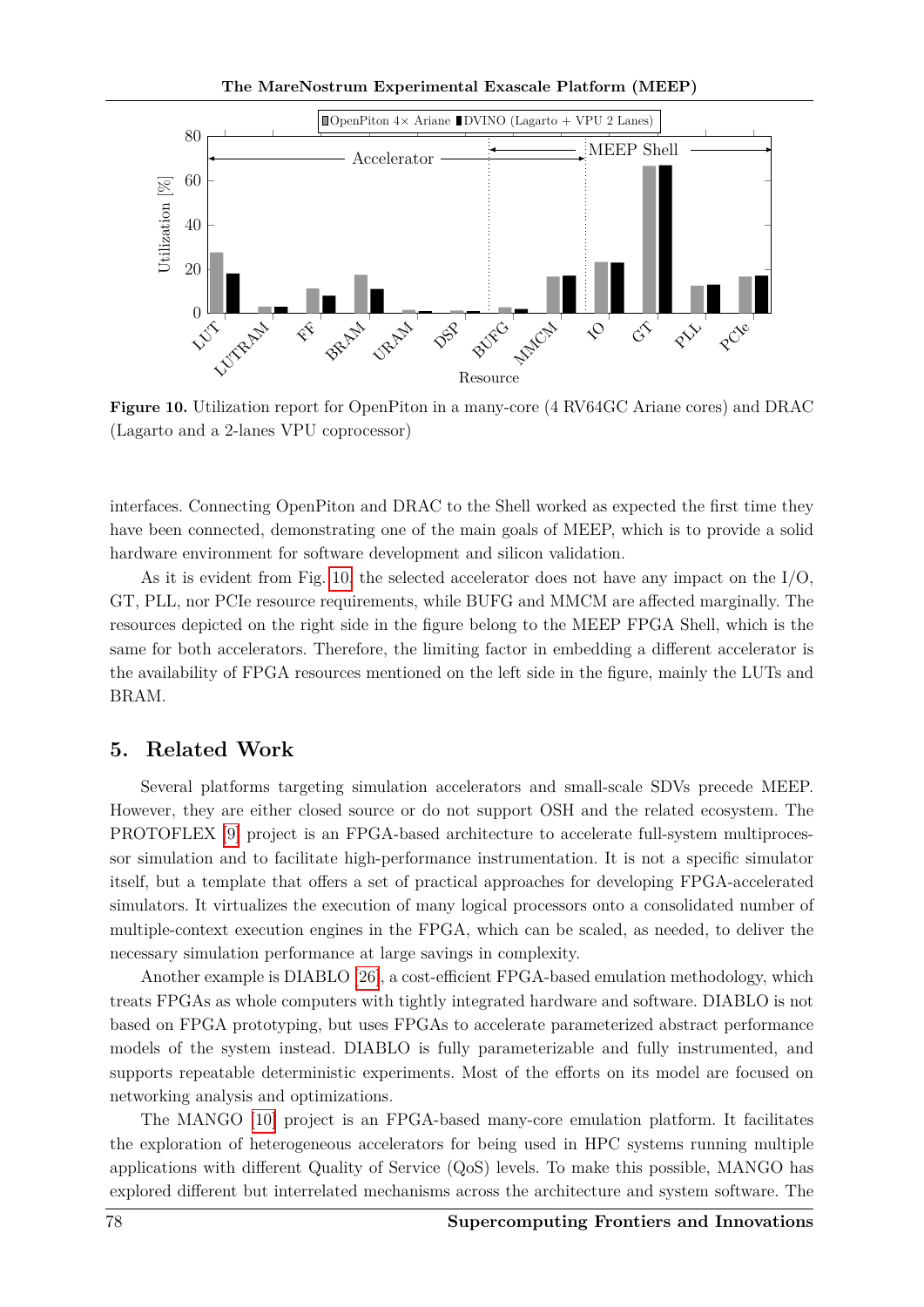platform provides a large-scale cluster of multiple FPGA boards intended for experimenting with customized many-core systems, at the level of both processor and interconnect/system architecture, along with the supporting software stack.

Mont-Blanc [\[2\]](#page-17-3) was a predecessor of the European Processing Initiative (EPI) [\[4\]](#page-17-4) relying on the results of three consecutive projects (i.e., Mont-Blanc 1, 2, and 3), which explored the viability of using highly energy efficient ARM-based processors for HPC. The main objective of Mont-Blanc 2020 was to start developing building blocks (IPs) for an HPC processor.

### **Conclusion and Future Work**

A large community is required to develop the OSS and OSH ecosystem. We must build tools and systems to enable independent development and exploration of software and hardware; one cannot exist without the other. MEEP is a digital laboratory that enables RISC-V ecosystem development for the HPC and HPDA domains based on a large-scale platform based on composable and reuseable IP blocks. In order to rapidly move forward in the RISC-V ecosystem, we need tools in the community to support software and hardware development. MEEP provides the former as a large-scale SDV and the latter as a pre-silicon hardware emulation platform. Combined, MEEP can realize a future vision HPC and HPDA accelerators in the form of the ACME architecture and demonstrate this full stack.

We have implemented the first phase of the MEEP platform using four Xilinx Alveo U280 [\[30\]](#page-19-11) cards and have focused on the base infrastructure for the MEEP FPGA Shell, and a variety of initial OSH cores, and multiprocessor SoCs. We see a bright future for the RISC-V ecosystem in HPC and HPDA and plan to continue to develop and contribute using MEEP.

# **Acknowledgments**

This work has been supported by the EU H2020 project MareNostrum Experimental Exascale Platform (MEEP), and funded by the European Commission under the grant agreement No. 946002.

*This paper is distributed under the terms of the Creative Commons Attribution-Non Commercial 3.0 License which permits non-commercial use, reproduction and distribution of the work without further permission provided the original work is properly cited.*

## <span id="page-17-0"></span>**References**

- 1. Fact Sheet & Background: Roadrunner Smashes the Petaflop Barrier (2008), [http://www-03.](http://www-03.ibm.com/press/us/en/pressrelease/24405.wss) [ibm.com/press/us/en/pressrelease/24405.wss](http://www-03.ibm.com/press/us/en/pressrelease/24405.wss)
- <span id="page-17-3"></span>2. The Mont-Blanc Project (2020), <https://www.montblanc-project.eu/>
- <span id="page-17-2"></span>3. Basic Linear Algebra Subprograms (2021), <http://www.netlib.org/blas/>
- <span id="page-17-4"></span>4. The European Processor Initiative (2021), [https://www.european-processor-initiative.](https://www.european-processor-initiative.eu/) [eu/](https://www.european-processor-initiative.eu/)
- <span id="page-17-1"></span>5. Abadi, M., Agarwal, A., Barham, P., et al.: TensorFlow: Large-scale machine learning on heterogeneous systems (2015), <https://www.tensorflow.org/>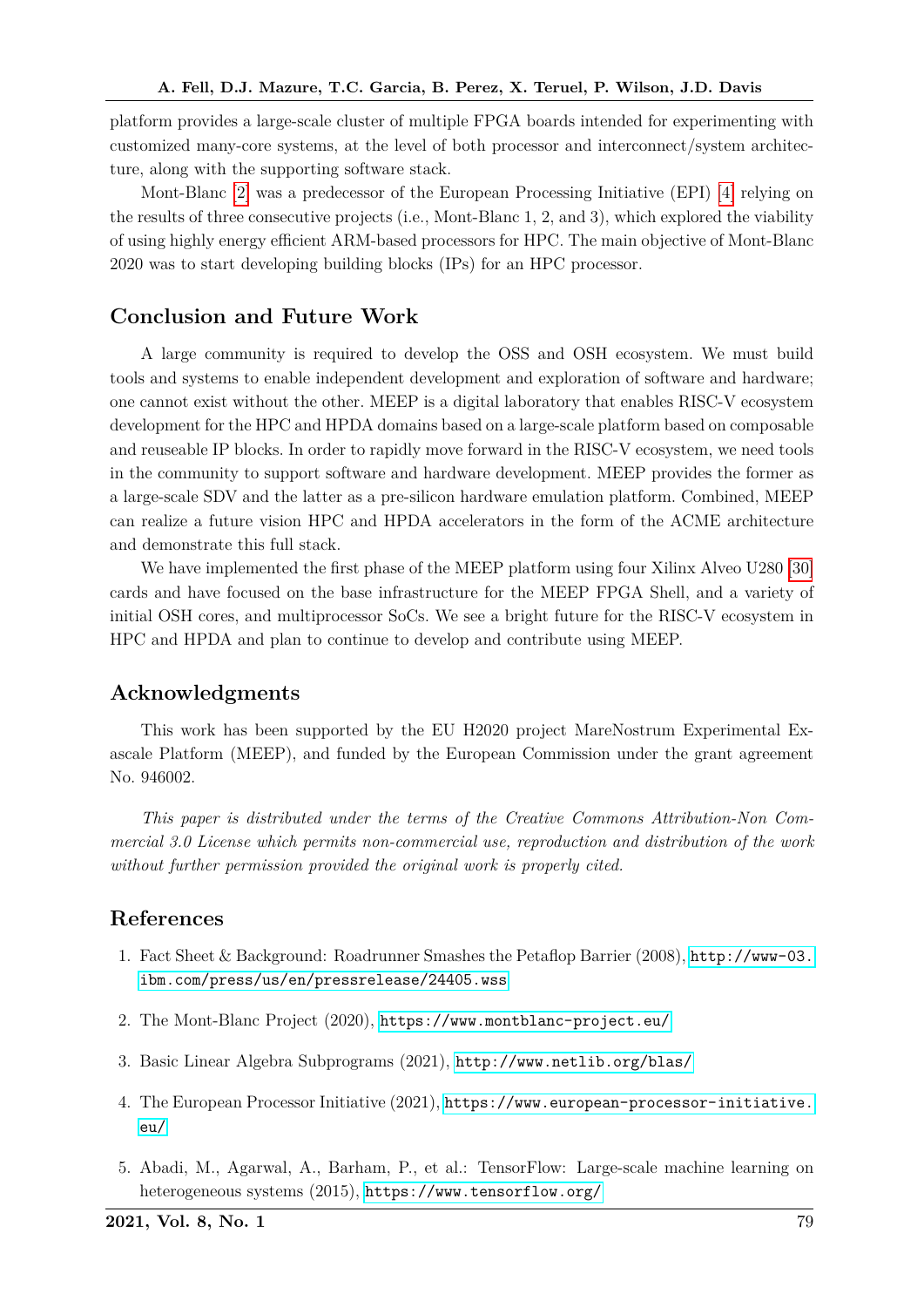- <span id="page-18-9"></span>6. Altman, A., Arafa, M., Balasubramanian, K., et al.: Intel Optane Data Center Persistent Memory. In: 2019 IEEE Hot Chips 31 Symposium (HCS), 18-20 Aug. 2019, Cupertino, CA, USA. pp. i–xxv. IEEE (2019), DOI: [10.1109/HOTCHIPS.2019.8875668](http://dx.doi.org/10.1109/HOTCHIPS.2019.8875668)
- <span id="page-18-7"></span>7. Balkind, J., McKeown, M., Fu, Y., et al.: OpenPiton: an open source hardware platform for your research. Commun. ACM 62(12), 79–87 (2019), DOI: [10.1145/3366343](http://dx.doi.org/10.1145/3366343)
- <span id="page-18-5"></span>8. BSC: eProcessor: European, extendable, energy-efficient, energetic, embedded, extensible, Processor Ecosystem (2021), [https://www.bsc.es/research-and-development/projects/](https://www.bsc.es/research-and-development/projects/eprocessor-european-extendable-energy-efficient-energetic-embedded) [eprocessor-european-extendable-energy-efficient-energetic-embedded](https://www.bsc.es/research-and-development/projects/eprocessor-european-extendable-energy-efficient-energetic-embedded)
- <span id="page-18-10"></span>9. Chung, E.S., Nurvitadhi, E., Hoe, J.C., Falsafi, B., Mai, K.: PROToFLEX: FPGA-accelerated Hybrid Functional Simulator. In: 2007 IEEE International Parallel and Distributed Processing Symposium, 26-30 March 2007, Long Beach, CA, USA. pp. 1–6. IEEE (2007), DOI: [10.1109/IPDPS.2007.370516](http://dx.doi.org/10.1109/IPDPS.2007.370516)
- <span id="page-18-11"></span>10. Flich, J.: MANGO: Exploring Manycore Architectures for Next-GeneratiOn HPC Systems. In: 2017 Euromicro Conference on Digital System Design (DSD), 30 Aug.-1 Sept. 2017, Vienna, Austria. pp. 478–485. IEEE (2017), DOI: [10.1109/DSD.2017.51](http://dx.doi.org/10.1109/DSD.2017.51)
- <span id="page-18-3"></span>11. Hashemi, M., Mutlu, O., Patt, Y.N.: Continuous runahead: Transparent hardware acceleration for memory intensive workloads. In: 2016 49th Annual IEEE/ACM International Symposium on Microarchitecture (MICRO), 15-19 Oct. 2016, Taipei, Taiwan. pp. 61:1–61:12. IEEE Computer Society (2016), DOI: [10.1109/MICRO.2016.7783764](http://dx.doi.org/10.1109/MICRO.2016.7783764)
- <span id="page-18-8"></span>12. Izraelevitz, J., Yang, J., Zhang, L., et al.: Basic Performance Measurements of the Intel Optane DC Persistent Memory Module. CoRR abs/1903.05714 (2019), [http://arxiv.org/](http://arxiv.org/abs/1903.05714) [abs/1903.05714](http://arxiv.org/abs/1903.05714)
- <span id="page-18-4"></span>13. Jiang, N., Becker, D.U., Michelogiannakis, G., et al.: A Detailed and Flexible Cycle-Accurate Network-on-Chip Simulator. In: 2013 IEEE International Symposium on Performance Analysis of Systems and Software (ISPASS), 21-23 April 2013, Austin, TX, USA. pp. 86–96. IEEE (2013), DOI: [10.1109/ISPASS.2013.6557149](http://dx.doi.org/10.1109/ISPASS.2013.6557149)
- <span id="page-18-1"></span>14. Lattner, C., Adve, V.: LLVM: A Compilation Framework for Lifelong Program Analysis & Transformation. In: Proceedings of the 2004 International Symposium on Code Generation and Optimization, 20-24 March 2004, San Jose, CA, USA. pp. 75–86. IEEE (2004), DOI: [10.1109/CGO.2004.1281665](http://dx.doi.org/10.1109/CGO.2004.1281665)
- <span id="page-18-6"></span>15. Leyva-Santes, N.I., Perez, I., Hernández-Calderón, C.A., et al.: Lagarto I RISC-V Multi-core: Research Challenges to Build and Integrate a Network-on-Chip. In: Supercomputing, 25-29 March 2019, Monterrey, Mexico,. pp. 237–248. Springer, Cham (2019), DOI: [10.1007/978-3-](http://dx.doi.org/10.1007/978-3-030-38043-4_20) [030-38043-4](http://dx.doi.org/10.1007/978-3-030-38043-4_20) 20
- <span id="page-18-0"></span>16. Lordan, F., Tejedor, E., Ejarque, J., et al.: ServiceSs: An Interoperable Programming Framework for the Cloud. Journal of Grid Computing 12, 1–25 (2013), DOI: [10.1007/s10723-013-](http://dx.doi.org/10.1007/s10723-013-9272-5) [9272-5](http://dx.doi.org/10.1007/s10723-013-9272-5)
- <span id="page-18-2"></span>17. Message Passing Interface Forum: MPI: A message-passing interface standard. Version 3.1 (2015), <https://www.mpi-forum.org/docs/mpi-3.1/mpi31-report.pdf>, accessed: 2021- 04-23